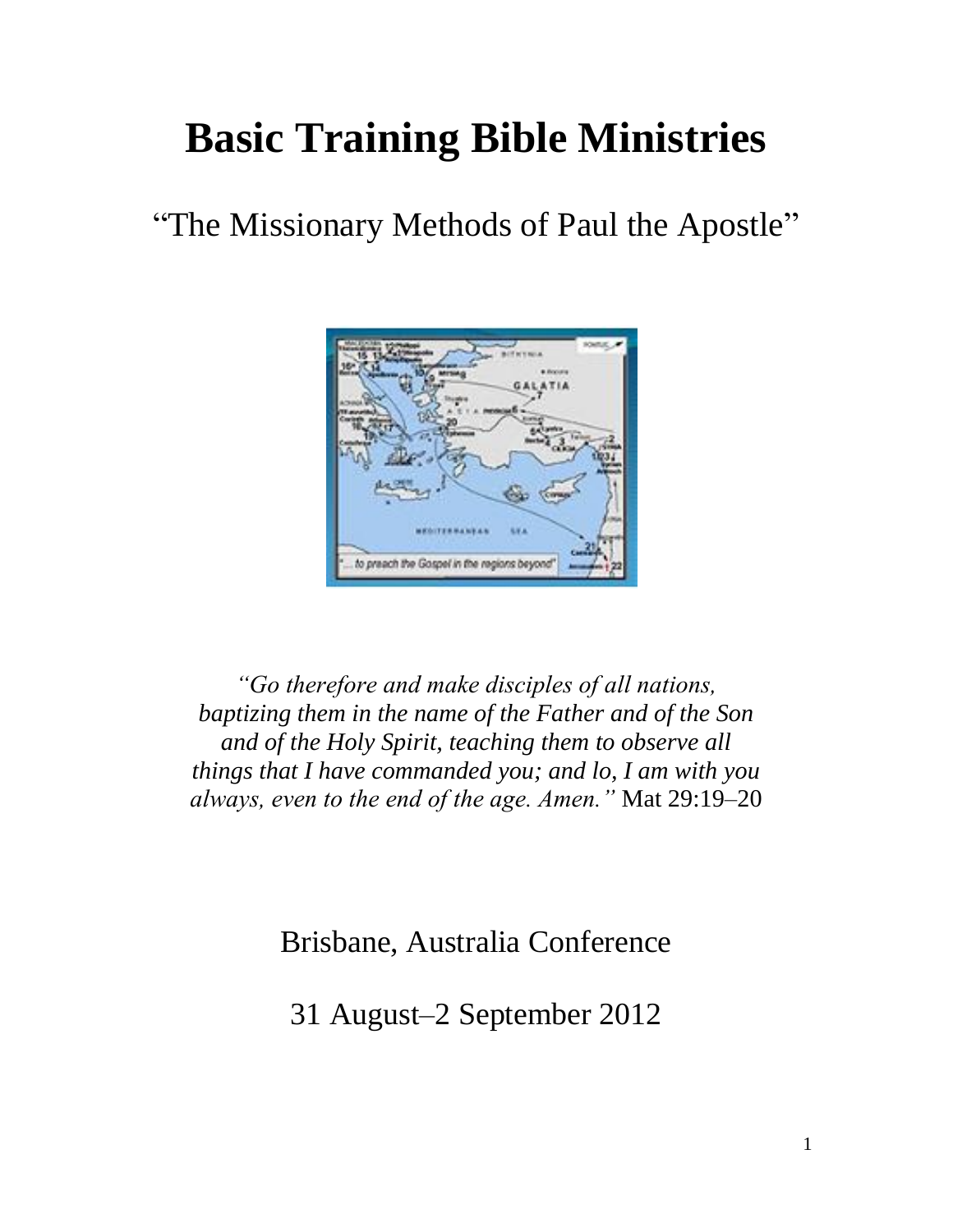# **The Missionary Methods of Paul the Apostle**

**Note:** Much credit for this study belongs to an Anglican missionary named Roland Allen, who wrote the book *Missionary Methods: St. Paul's or Ours*. Much of the following material was first introduced to me in his book. How I thank God for faithful men who have gone before and left us a blazed trail to follow!

### **Introduction: Why study Paul's methods?**

Some may ask, "Why should we study the missionary methods of Paul? Surely, in all this time, we have grown beyond his old ways and have found better ways of accomplishing ministry." To this I would say, look around at the condition of the church at large throughout the world today, and see if you can find a model of success that compares to Paul. Yes, we have our "mega-churches." They have huge congregations and lots of money, but are they successful in the sight of God? Are they raising up a generation of mature, Bible-instructed believers? I think not. The ignorance of the average believer today is astounding. Many cannot even give a clear presentation of the Gospel message. In a recent survey across the United States, only about 13% of regular church goers said that they believe in hell, and about the same number doubted the inspiration and infallibility of the Bible. The church as a whole is in a shambles, and the reason is that we have forsaken the God-given way—exemplified by Paul—to achieve the great commission of "making disciples of all nations" (Mat 28:19). So why should we study the missionary methods of Paul? Let me give five reasons:

- 1. He was chosen by God to be the Apostle to the Gentiles, Act 9:15; Rom 11:13.
- 2. He is the model, or *"pattern"* given by God for successful ministry.

*"However, for this reason I obtained mercy, that in me first Jesus Christ might show all longsuffering, as a pattern to those who are going to believe on Him for everlasting life."* (1Ti 1:16) (emphasis added)

*"Hold fast the pattern of sound words which you have heard from me, in faith and love which are in Christ Jesus."* (2Ti 1:13) (emphasis added)

In both the above passages, the word *"pattern"* is *hupotuposis*, meaning "a model, example, an outline or ground plan" (*Linguistic Key to the Greek New Testament*). Both the methods and the teachings of Paul are to be followed.

3. Those who followed Paul's methods in early times saw a repetition of his success.

*"And you became followers of us and of the Lord … so that you became examples to all in Macedonia and Achaia who believe. For from you the Word of the Lord has sounded forth, not only in Macedonia and Achaia, but also in every place, Your faith toward God has gone out, so that we do not need to say anything."* (1Th 1:6–8)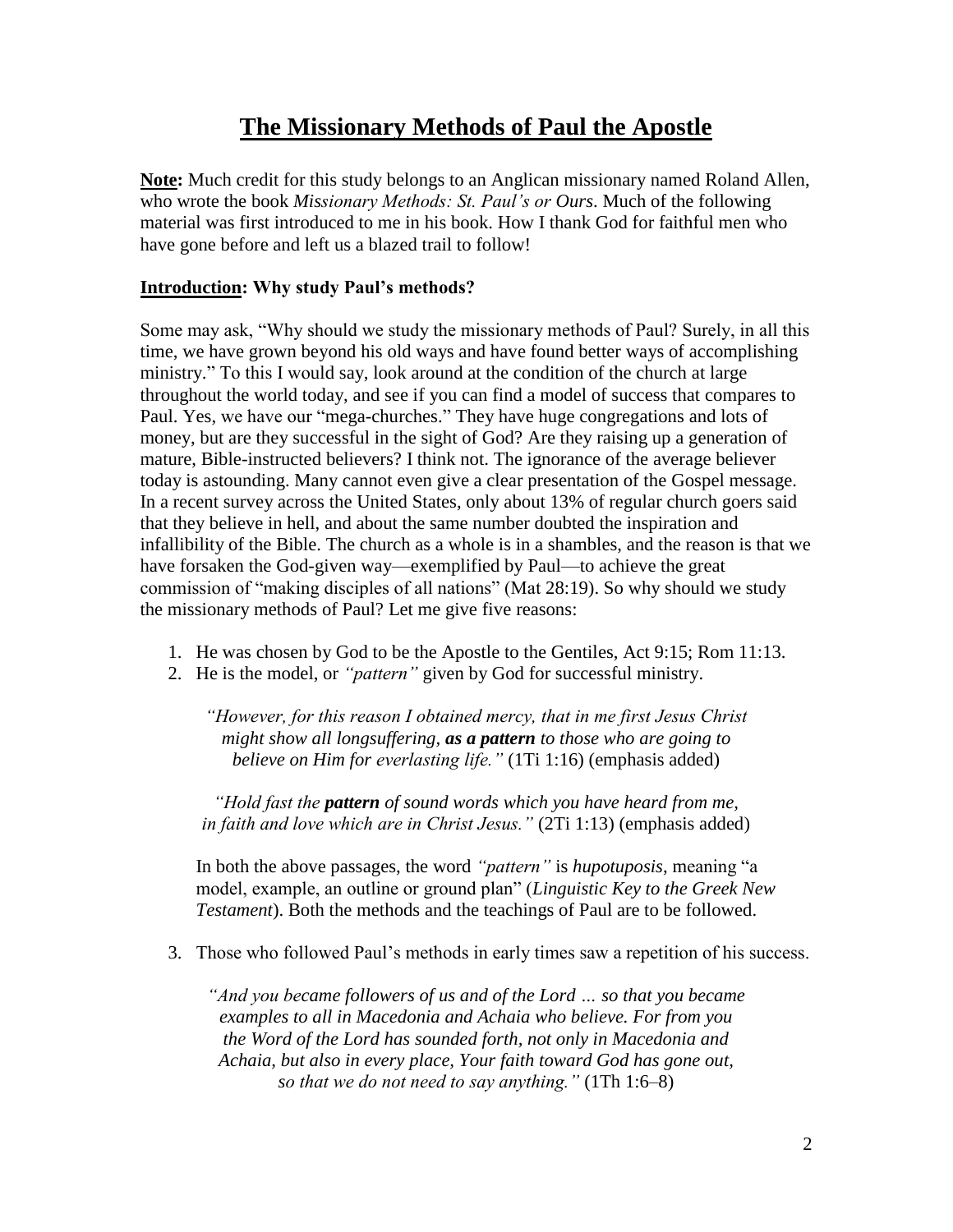The word *"followers"* above means literally to "mimic," or "to imitate." Those who imitate the methods of Paul see the success of Paul, along with the sufferings.

4. We are commanded to become his imitators in all things of Christ.

*"Therefore I urge you, imitate Me."* (1Co 4:16)

*"Imitate Me, just as I also imitate Christ."* (1Co 11:1)

5. Each believer has been called to be a minister and ambassador of Christ, 2Co 5:18–21. We all have family members, friends, and neighbors who need to come to faith in Jesus Christ. Following Paul's methods will help us in seeking to reach them.

Since the Apostle Paul was called to be the *"Apostle to the Gentiles"* (Act 9:15; Rom 11:13), he is therefore the Apostle to the Church, and the interpreter of God's Word and will for the Church Age. Just as Moses was the interpreter and example of God's will for Israel in Old Testament times, even so Paul is the interpreter and example for the Church. If we despise his office, or his example, we do so at our own spiritual peril.

Since we bear the burden of fulfilling our commission in this generation to *"make disciples of all the nations"* (Mat 28:19), we would be wise to study the methods of Paul. For in a period of just over ten years, he was able to evangelize most of the civilized world, establish strong and effective churches, and prepare and send out workers who went to the ends of the earth. Who would not envy such success? Yet it is as available to us as it was to him, according to the gift and calling God has given to us.

Join me in a brief study of the ministry of this great Apostle. Let us see how we might adopt his methods in our own lives and ministries, and see something of the same effectiveness and success that he enjoyed. This success was not due to his uniqueness, or the conditions of his time, but to his faithfulness to do God's work according to God's ways. Let me challenge us all with two very interesting texts from the Psalms:

*"For forty years I was grieved with that generation, and said, 'It is a people who go astray in their hearts, and they do not know My ways.'"* (Psa 95:10)

*"The Lord executes righteousness and justice for all who are oppressed. He made known His ways to Moses, and His works to the children of Israel."* (Psa 103:6)

Moses was God's appointed legislator and expositor of God's Word to the people of Israel. They were to follow both his teaching and his example. Yet they grieved God, going astray in their hearts, because *"they did not know His ways."* Yet they had no excuse, for **God** *"made known His ways to Moses"*! Israel saw His mighty works, but they never understood His ways. How many ministers today are seeing God at work, seeing His mighty hand all around them, yet are missing His blessing on their own work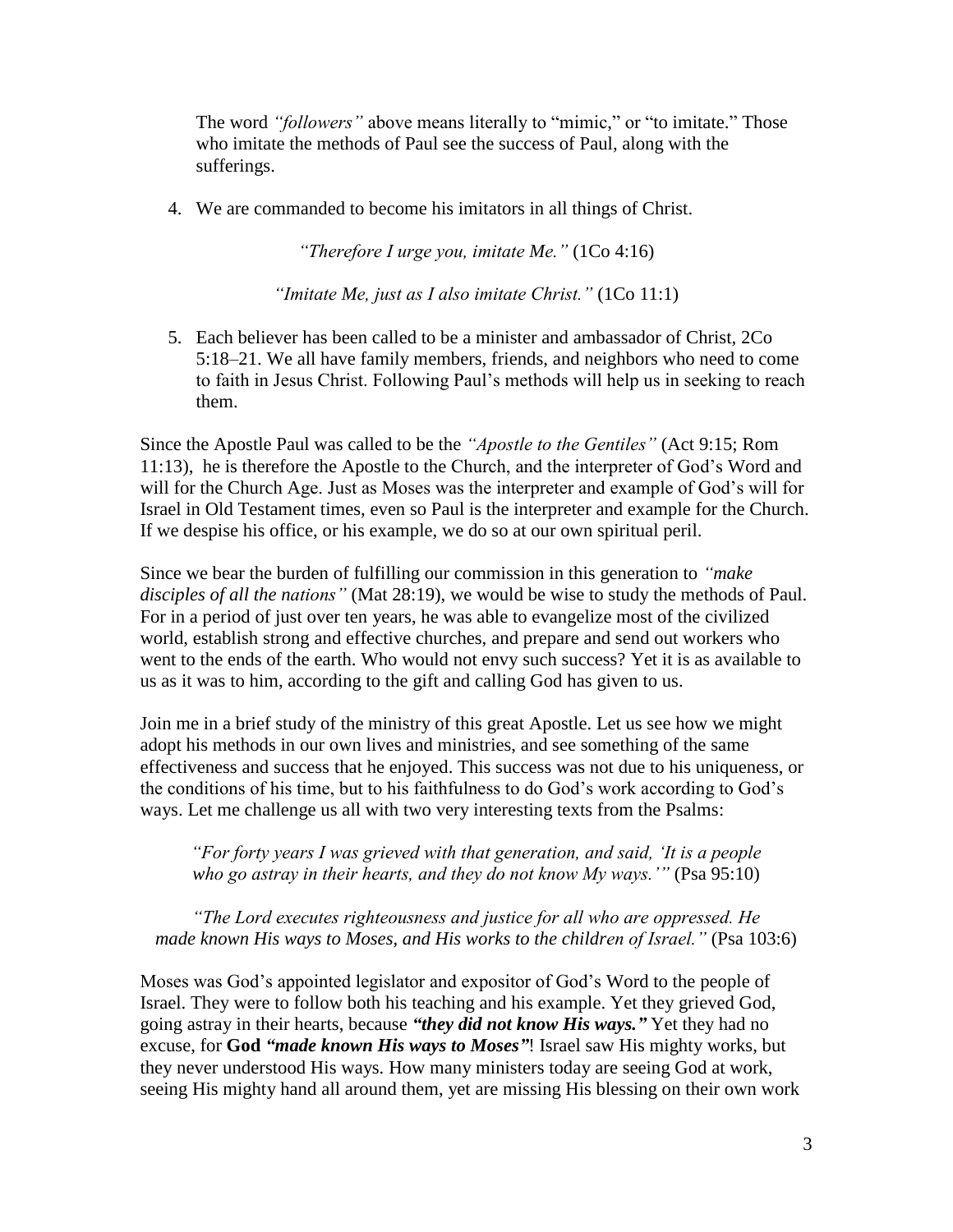because they do not know His ways? To believers today, God has also given us an interpreter of His ways, and that is the Apostle Paul. He knew God's ways, for the accomplishing of His mighty works. We would be wise to follow his ways.

### **I. Preparation: Growing into His Gift.**

As strange as it may sound, even Apostles had to grow up spiritually in the faith. Even though the Apostle Paul was given his general destiny at the time of his salvation (Act 9:15-16), and though he received direct revelations of divine truth (1Co 11:23), yet he still had to go through the process we call spiritual growth and maturity.

# A. Illustration of the mustard seed, Mat 13:31–32

From the "smallest of seeds" grows a tree in which the birds take refuge. In the Middle-Eastern countries the mustard plant will grow to 10 or 12 feet in height. The birds are attracted to it due to the fragrant aroma of the tree.

B. Spiritual application, Rom 15:1; 2Co 12:9–10

Believers who grow to maturity begin very small spiritually, but in time they gain the strength and stability to sustain their weaker brothers and sisters. Those we call "great" in the history of the faith are merely men and women, who by grace and growth, became a source of strength and encouragement to those attracted by the fragrance of their lives.

### C. The spiritual growth of Paul

- 1. He began simply as a *"brother"* (Act 9:17).
- 2. He then became a "disciple" (Act 9:18–19, 25–26).
- 3. Like us, he became a "witness" and began to "evangelize," or share his faith (Act 9:20, 22, 29). Note he witnessed *"immediately"* (v. 20), powerfully, (v. 22), and *"boldly"* (v. 29).
- 4. After the second attempt on his life, Paul returned to his home city of Tarsus (Act 9:30 with Gal 1:21–24), where he continued his evangelistic ministry for about ten years (cf., *Ramsay; Paul the Traveller and the Roman Citizen*, pg. 47).
- 5. After about 14 years  $(10 + 3\frac{1}{2})$  according to Gal 1:18 and Act 9:20–30), Barnabas brings him to Antioch (Act 11:25–26) and, after at least one year, Paul is named among the *"prophets"* (Act 13:1).
- 6. Note that as Saul he is always named second to Barnabas (Act 13:1, 2, 7) until the crisis of Elymas the sorcerer (Act 13:8–12), at which time Paul steps into the role of "Apostle to the Gentiles," as evidenced in Act 13:13, where he is now seen as the leader of the mission team.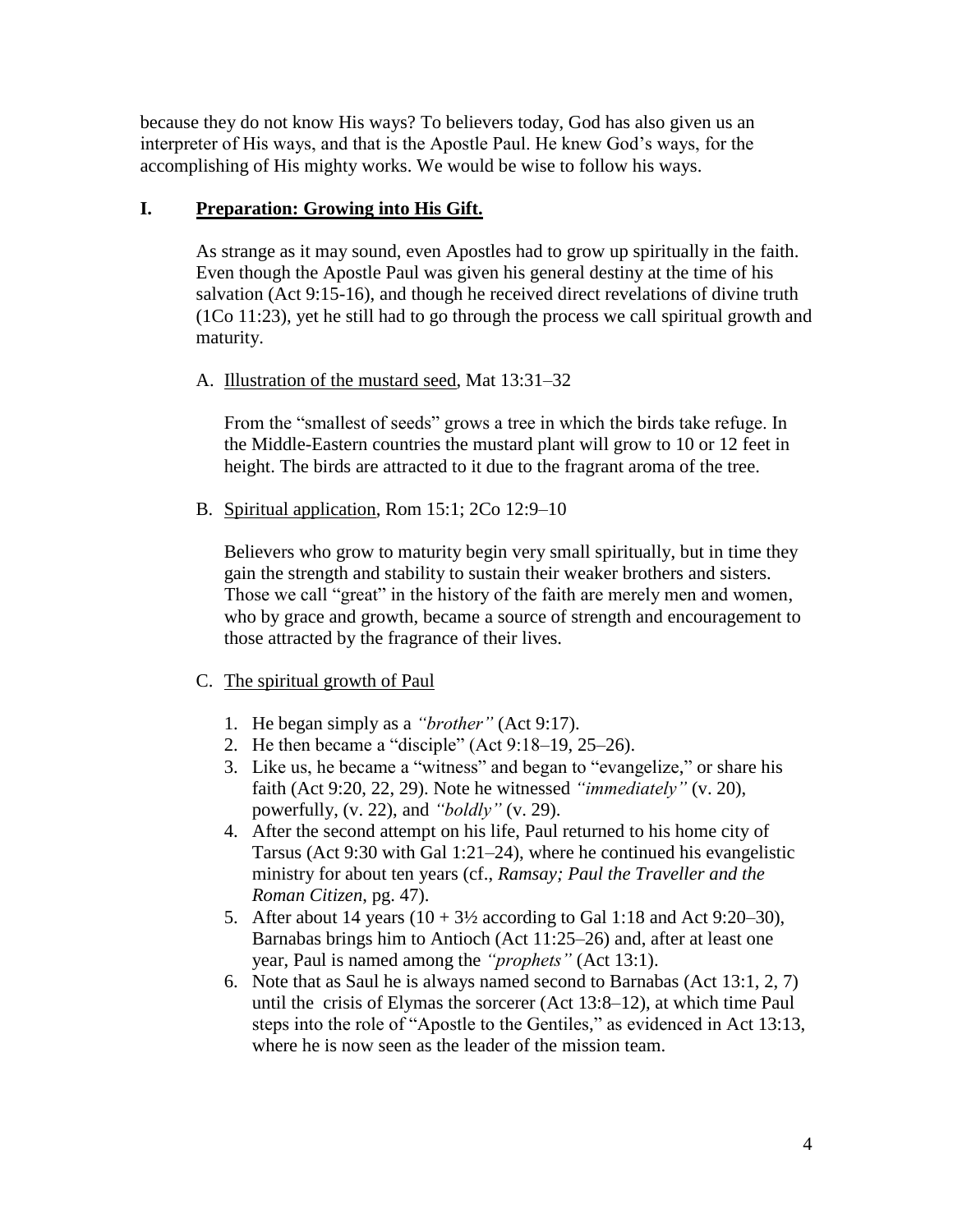#### D. Doctrine of spiritual gifts:

- 1. Every believer in Jesus Christ is blessed with *"every spiritual blessing in the heavenly places in Christ"* (Eph 1:3).
- 2. This treasure-trove of blessings includes a spiritual gift or gifts (1Co 12:7).
- 3. This spiritual gift is bestowed by the sovereign will of the Holy Spirit at the moment of salvation  $(1Co\ 12:11, 13, 18)$ .
- 4. Since gifts are given according to the grace of God, not according to merit, they are permanent, and cannot be lost because of demerit or failure (Rom 11:29).
- 5. While there are many gifts listed (see Rom 12:4–8; 1Co 12:8–10, 27–30; Eph 4:11–12) all gifts appear to fall into one of two categories: speaking or serving (1Pe 4:10–11).
- 6. The best way to identify your gift is to grow in the Word, pray for God's guidance, and serve in any capacity until God promotes you in the estimation of other believers.

# **II. Humility: Waiting to be Sent**

This truth has already been anticipated in the previous section, but it is worth emphasizing. Even though Paul had a preview of how God would use him (Act 9:15–16), yet he was willing to *"wait on the Lord"* (Isa 40:31), until God's perfect time. Too often we see those who are all on fire to serve the Lord, but they run ahead of His plan, and end up discouraged and defeated. Three valuable principles are worth remembering.

### A. God uses prepared people.

Even Paul went through a prolonged time of preparation for his ministry. This should be an encouragement to all who have been in ministry for five, ten, or even twenty years. God may be preparing you for a much greater sphere of ministry. Be patient, be faithful, and he will increase your field of service.

B. Unless God promotes you, you have not been promoted.

Ultimately, God will judge the work of each believer. If we were to gain a large and popular ministry, but not according to the purpose and will of God, what is it in the end? It is all "wood, hay, and straw"  $(1Co 3:11-15)$ . Too often we are eager to be used by God, so we may run ahead of His **plan**, or His **time**.

C. God never lifts anyone up, who is not first willing to be humbled.

This truth is clearly stated in many passages.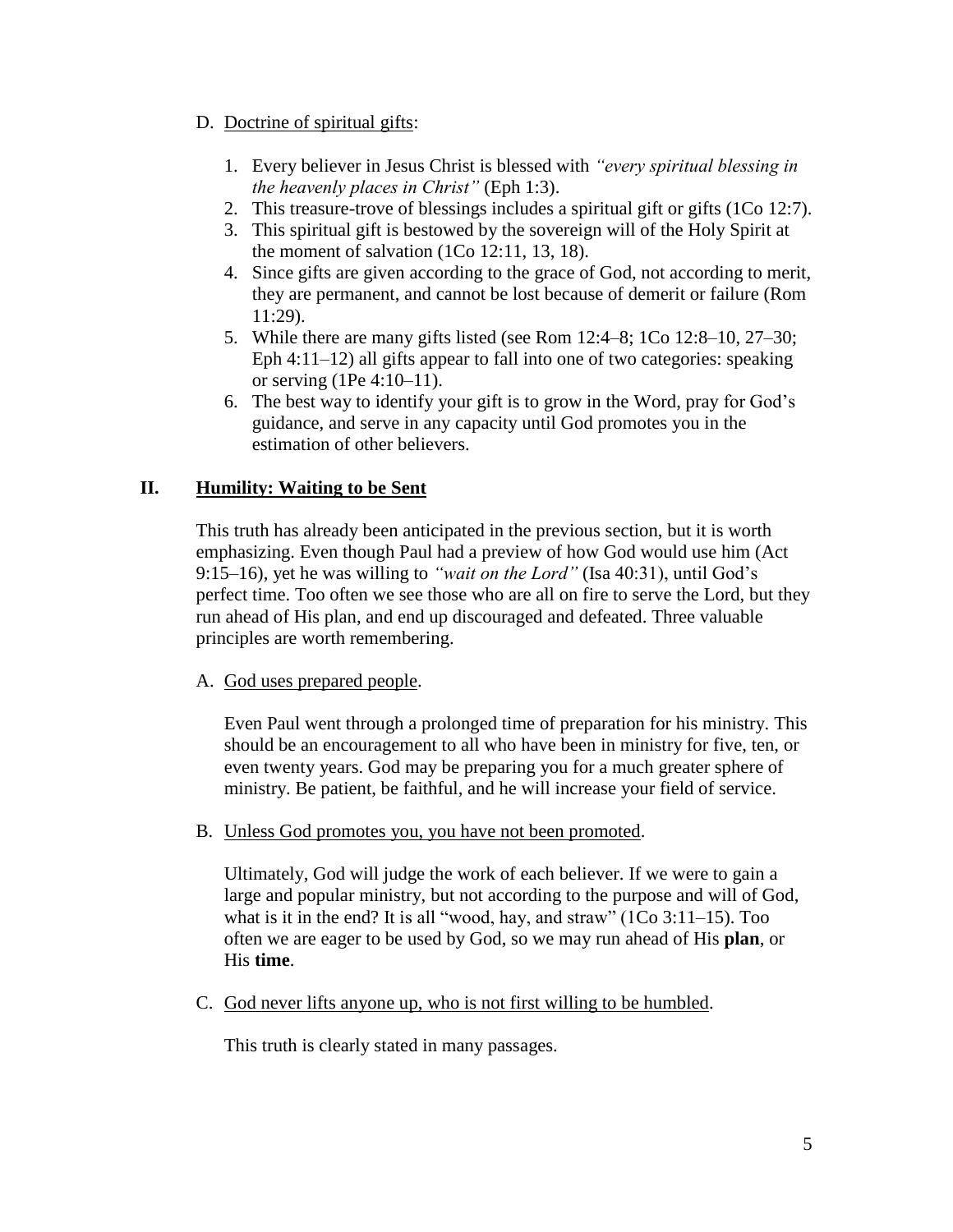*"For whoever exalts himself will be humbled, and he who humbles himself will be exalted."* (Luk 14:11)

*"Therefore humble yourselves under the mighty hand of God, that He may exalt you in due time."* (1Pe 5:6)

*"For those who honor Me I will honor, and those who despise Me shall be despised."* (1Sa 2:30)

If we want to be used in a mighty way, we first must be willing to be despised, hated, and persecuted. Only those who suffer with Christ are fit to reign with Him (2Ti 2:12). Like the Apostle Paul, King David spent nearly 15 years of persecution at the hands of Saul before he was finally given the position God had promised him at his anointing. These times are for our refining, and strengthening. Only in darkness, loneliness, and hardship, can we learn to trust in our God alone, and not to look to men. But if, in all our afflictions, we trust in Him, and rest in His promises, in due time, He will prove Himself to be faithful in all His promises.

Humility is essential in every spiritual undertaking. *"God … gives grace to the humble"* (1Pe 5:5; Pro 3:34), but He resists the proud.

Even knowing the plan of God for his ministry (Act 9:15–16), Paul still waited for the clear call and promotion of God, which came from other Spiritled believers (Act 11:25–26, 13:1–4). We must also learn to be patient, learning humility through our times of difficulty and suffering. As the Psalmist says (Psa 84:6–7),

*"Passing through the valley of Baca* [weeping] *they make it a spring …they go from strength to strength, each one is seen by God in Zion."*

Our God knows our every trial, and He has a perfect purpose for each one of them. As we learn to rest in His promises and wait on Him, He will prove the truth of His Word.

#### **The Priceless Value of Humility**

- 1. Of the seven things God hates most, pride is the first (Pro 6:16–19).
- 2. Pride is called "the sin of the devil" (1Ti 3:6–7).
- 3. The Bible tells us that *"as a man thinks in his heart, so is he"* (Pro 23:7).
- 4. Each of us must choose daily whether we will think and act in pride or humility. If we choose pride, God will resist us, but if humility, He will give us grace and blessing (Ezr 8:22; Pro 3:34–35; Jam 4:6; 1Pe 5:5–6).
- 5. The Bible tells us that God hears the prayers of the humble (Psa 9:12, 10:17; Luk 18:9–14).
- 6. Jesus said that those who humble themselves will be exalted (Luk 14:11, 8:14).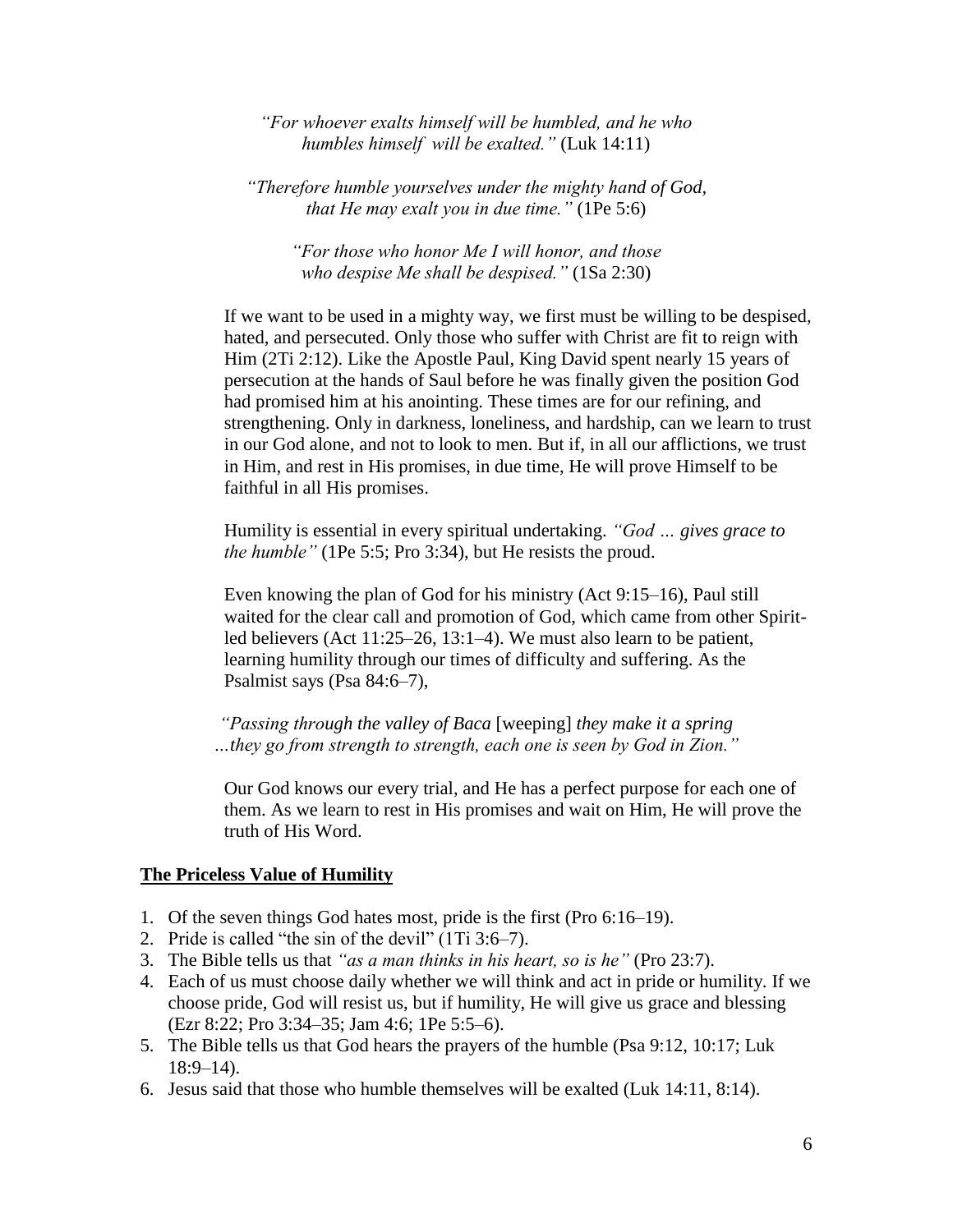- 7. Because of David's humility, he was called "a man after God's heart" (Act 13:22; Psa 89:20–29).
- 8. Those who will be greatest in Heaven will be those who have been most humble on this earth (Mat  $18:1-5$ ).

#### **III. Message: The Gospel According to Paul**

*"But I make known to you, brethren, that the Gospel which was preached by me is not according to man. For I neither received it from man, nor was I taught it, but it came through the revelation of Jesus Christ."* (Gal 1:11–12)

A. Illustration of the message, Act 16:25–31

Here we have a model of brevity in evangelism. If you had only moments to point someone to Christ, could you think of a better statement? Some would argue that the jailer was not talking of eternal salvation, but of salvation from Roman justice if the prisoners escaped. However, it is clear from v. 28 that all prisoners were accounted for. To be fair, Paul did go on to speak *"the Word of the Lord to him and to all who were in his house"* (v. 32). Certainly, no faithful evangelist would pass up the opportunity to explain in fuller detail the truths of the person and work of Jesus Christ. This does not take away from the simple, brief, powerful first truth that salvation is by faith alone in Christ alone!

B. The value of simplicity, 2Co 11:3

Simplicity and power go hand-in-hand. The history of great communicators demonstrates that they convey great ideas in simple terms. Complexity tends toward confusion. Paul desired to ground his converts in the *"simplicity that is in Christ."*

Based on the quote from Galatians above, was there a difference in the Gospel as taught by Paul, and that of other apostles, at least in the beginning? If Paul did not learn the Gospel from other apostles, but from the Lord, was there something new or unique about the Gospel that he preached? What is involved in the curse he pronounces against those preaching another gospel (Gal 1:8– 9)? Let us consider several passages that will help to clarify Paul's gospel:

- 1. Consider Jesus' instructions to the original Apostles in Mat 10:1–8.
	- a. They were not to go to the Gentiles, nor Samaritans, v. 5.
	- b. They were to go only to the *"house of Israel"* v. 6.
	- c. They were to declare *"the kingdom of heaven is at hand"* v. 7.
- 2. These instructions were in keeping with the message Jesus had been preaching, which is called *"the Gospel of the kingdom,"* Mat 4:23, 9:35; Mar 1:14. Now we know that *"Gospel"* means "good news," and the good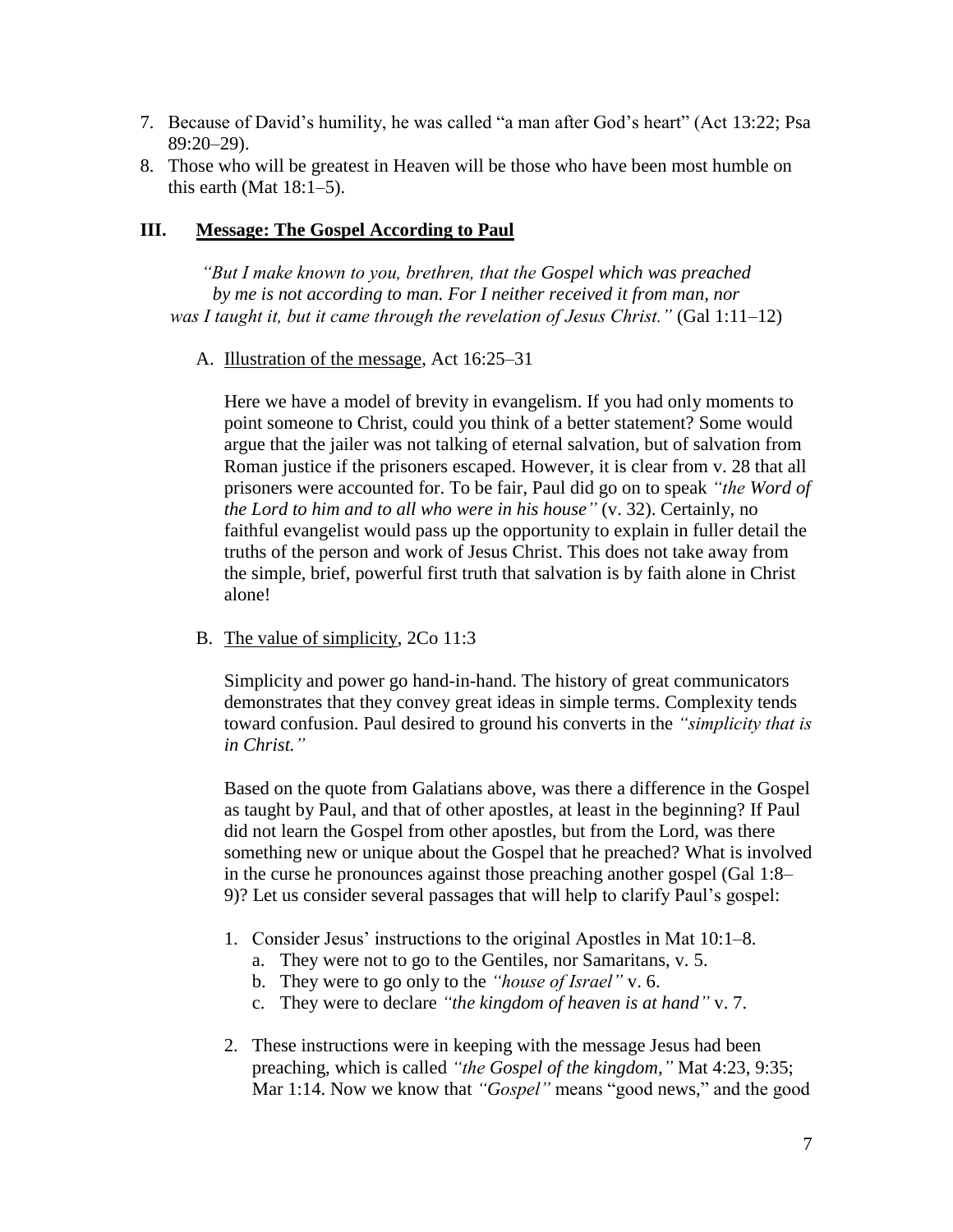news here was that, because the King had arrived, the kingdom was being offered to Israel.

- 3. Even after the resurrection, the apostles were still expecting that Jesus Christ would establish His kingdom in Israel, Act 1:8. Jesus told them that it was not for them to know *"the times and seasons."*
- 4. On the Day of Pentecost, Peter preaches a very relevant Jewish message to Jewish listeners (Act 2:5, 9–11), proving that Jesus is the long-awaited Messiah (Act 2:34–35). This helps to explain why his words in v. 38 differ from the gospel preached by Paul.
- 5. When Paul came to Jerusalem (Act 15:1–5), he *"communicated to them that gospel which* [he] *preached among the Gentiles,"* in order to confirm that his labor (to unite both Jew and Gentile believers—see Eph 2:11–18) had not been *"in vain"* (Gal 2:2).
- 6. Paul clarifies his unique gospel in Rom 4:1–5; 1Co 15:1–4; Eph 2:8–10, which was for all mankind. In Gal 1:8–9, he declares a curse from God on anyone who preaches any other gospel.
- 7. Paul's gospel was given to him by revelation, since he was the *"apostle to the Gentiles"* (Rom 11:13), to present the truth of Christ during this present Church Age.
	- a. It was not a message to Israel, but to all men.
	- b. It was not good news of a kingdom on this earth, but of a spiritual kingdom, which can be entered only by receiving Jesus Christ as Savior (Rom 14:17; 1Co 15:50; Col 1:13).
	- c. While the earlier apostles did not understand the *"times and seasons,"* they were revealed to Paul, in what he called "the mystery" (Eph 3:1– 10; Col 1:24–28). This included the truth that …
		- (1) The nation of Israel had been spiritually blinded for a time due to their unbelief (Rom 11:20, 25).
		- (2) God's current plan is working through the Church, *"until the fullness of the Gentiles has come in"* (Rom 11:25).
		- (3) In the future, following the Rapture of the Church (1Th 4:13–18), God will again restore Israel through faith (Rom 11:24–27).

#### **Doctrine of the Gospel of Jesus Christ**

- 1. The Gospel is the "good news" about who Jesus Christ is, and what He has done to save sinners.
- 2. Only because Jesus Christ is God, having come in the flesh, is He able to forgive sins and give the gift of eternal life, Joh 8:24.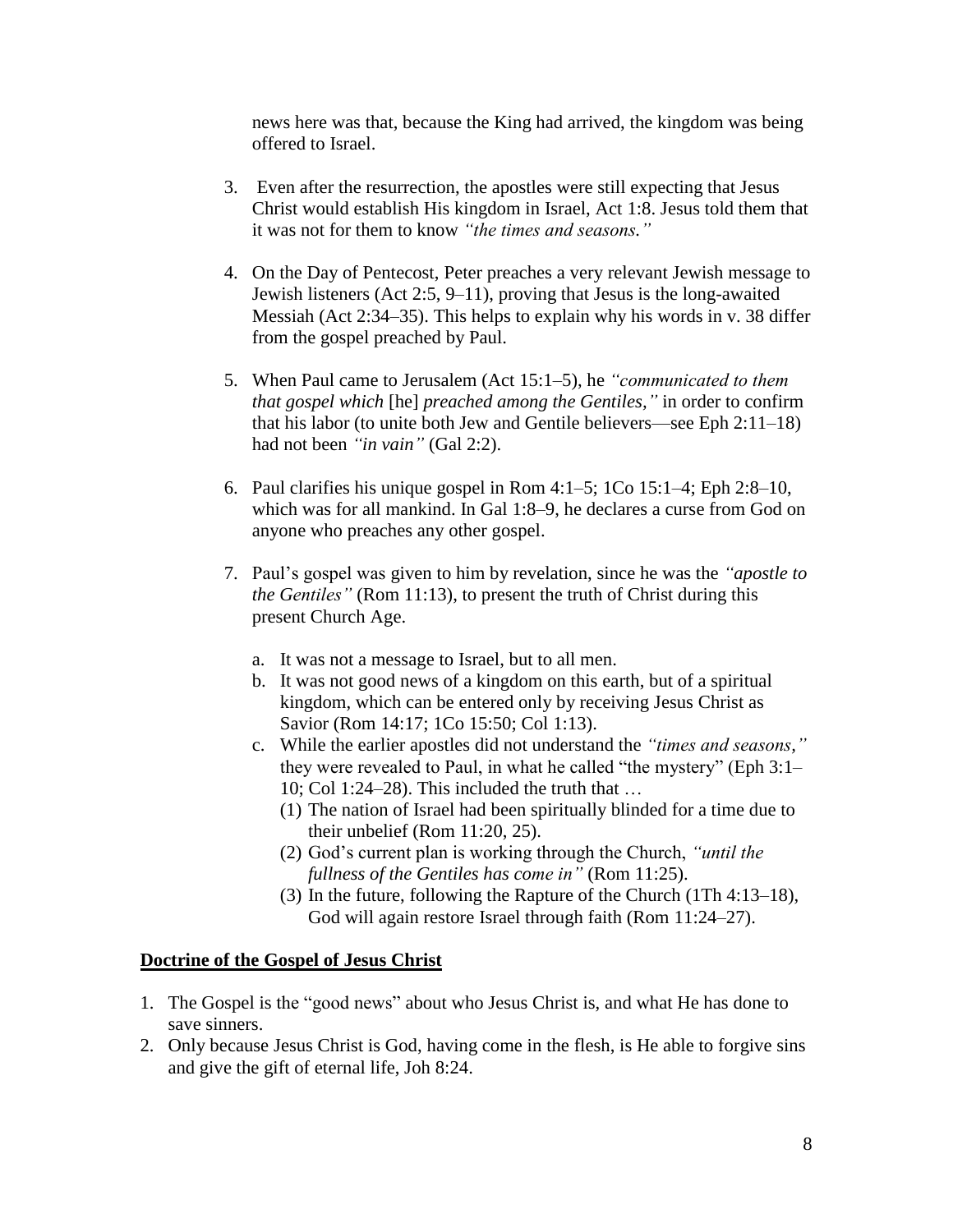- 3. This Gospel is totally founded in the death, burial, and resurrection of Jesus Christ, 1Co 3:11, 15:1–4. Everyone who believes this Gospel is "in Christ," 1Co 12:13.
- 4. The one and only requirement to receive this gospel is to believe it, as illustrated one hundred times in the Gospel of John (cf., Joh 20:30–31). The Apostle John, writing later in his life, is the only one of the four gospels seen in light of Paul's gospel.
- 5. All who believe in Jesus Christ, whether Jew or Gentile, are eternally united with Jesus Christ, becoming members of His spiritual body, the Church, Eph 2:19–22.
- 6. Failure to *"rightly divide the Word of truth"* (2Ti 2:15) results in the current confusion regarding the gospel message. The effects are the same as what happened to Peter in Antioch—an attempt to bring a Jewish message and practices into the Church, Gal 2:11–21.
- 7. We should note that John's Gospel is unique from the synoptic gospels (Matthew, Mark, and Luke). This is largely due to the fact that John wrote much later, having absorbed the writings of Paul. The Gospel of John presents a very clear message in keeping with the Gospel revealed to Paul the Apostle.

# **The Five Salvation Works of the Holy Spirit**

It is worth mentioning these, as they should be made known to new believers, particularly as an aid to their understanding the security of their salvation in Christ:

- 1. The baptism of the Holy Spirit, 1Co 12:13, 18. The effect of this spiritual baptism is not "speaking in tongues," as too many wrongly contend today. Rather it speaks of having been placed into the Body of Christ in the place of usefulness according to the sovereign will of God.
- 2. The regeneration of the Holy Spirit, Tit 3:5 with Joh 3:3, 7. Regeneration means "to be born again." This new birth is effected by God's Spirit in everyone who believes in Christ. The result of new birth is that we are a *"new creature"* in Christ (2Co 5:17), a member of God's eternal kingdom and the bride of Christ. Once we are born into the family of God, we are His child forever.
- 3. The indwelling of the Holy Spirit, Rom 8:9–11. The Spirit of God comes to reside in the new creature He has created. There is no such thing as receiving the Holy Spirit at some point after being justified by faith. This passage in Romans shows all such teaching to be heresy. By His indwelling, the Spirit is always at hand to teach, guide, and comfort (cf., Joh 14:16–18, 26, 15:26–27,  $16:7-14$ ).
- 4. The gifting of the Holy Spirit, 1Co 12:4–7. Just as every believer is placed in the body for maximum usefulness, so each one is gifted for the playing of their part. Each spiritual gift has a corresponding ministry within the Body "for the profiting of all" the members. The teaching gifts are given to prepare and equip each member to fulfill its *"work"* (Eph 4:11–16).
- 5. The sealing of the Holy Spirit, Eph 1:13–14, 4:30; 2Co 1:21–22. The work of sealing guarantees that every believer is a marked possession of God and will safely arrive into His eternal presence and kingdom. This is the primary grounds of the teaching of eternal security, which Satan hates with a passion. It is worth pointing out that a clear, simple Gospel message implies eternal security, which is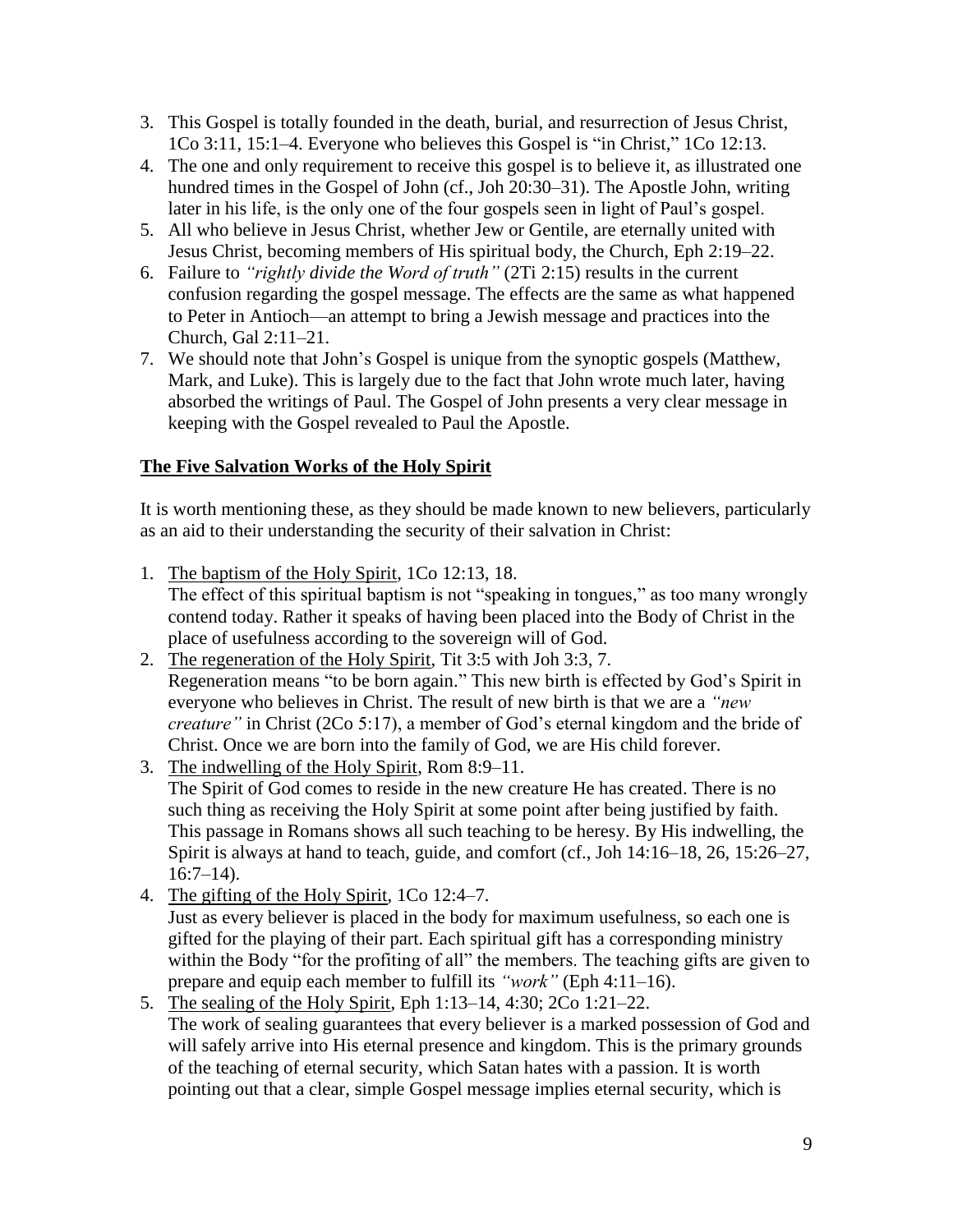one reason the enemy of men's souls has worked so hard to confuse and corrupt the truth that is in Christ, as revealed to Paul.

### **IV. Evangelism: The Methods Behind Paul's Preaching**

A study of the methods used by Paul in his ministry would be quite extensive. However, there are a few important principles that we can adopt from the record of Paul's missionary methods recorded in the book of Acts.

A. Paul's method stated, 1Co 9:19–23

Paul was always willing to adapt his methods and his means, but never his message. This is far different than many today who will compromise *"the truth of the Gospel"* (see Gal 2:14) for the sake of popularity and personal gain.

B. The method illustrated, Act 13:14, 14:1, 15–18, 17:22

The great missionary apostle could go from the Jewish synagogue, to the marketplace, to the worship centers of the heathen world, and speak the language and adopt—as much as possible—the customs, of those to whom he spoke. He was a model of personal adaptability, genuine sympathy, and spiritual flexibility. Yet he never compromised the message or his personal obedience to God. Every missionary knows the dilemmas this can create, and the fine line one must walk.

- C. Some examples to consider
	- 1. Paul went to places where people were seeking for a message from God, or were eager to hear a new philosophy.
		- a. Paul always began with the synagogue, hoping to win his Jewish brethren to faith in Christ (Act 13:5, 14–16; 14:1; 17:1; 18:4). It was Paul's method to go *"to the Jew first, and also* [to] *the Greek,"* or Gentile (Rom 1:16). Those in the synagogue would be familiar with the Old Testament Scriptures and, from them, Paul would prove that Jesus was the Messiah (Act 9:22).
		- b. In Philippi, Paul went to a riverside where people gathered for prayers (Act 16:13). Where people are seeking God, Jesus Christ will be seeking them (Luk 19:10).
		- c. Paul also used supernatural events, or special circumstances, as opportunities to preach the Gospel (Act 16:18, 31).
		- d. In Athens, Paul went to the Agora, the place where people were eager *"to tell or to hear some new thing"* (Act 17:21).
		- e. Paul was very alert to use every occasion or opportunity, such as a monument *"to the unknown god,"* to present Jesus Christ (Act 17:23).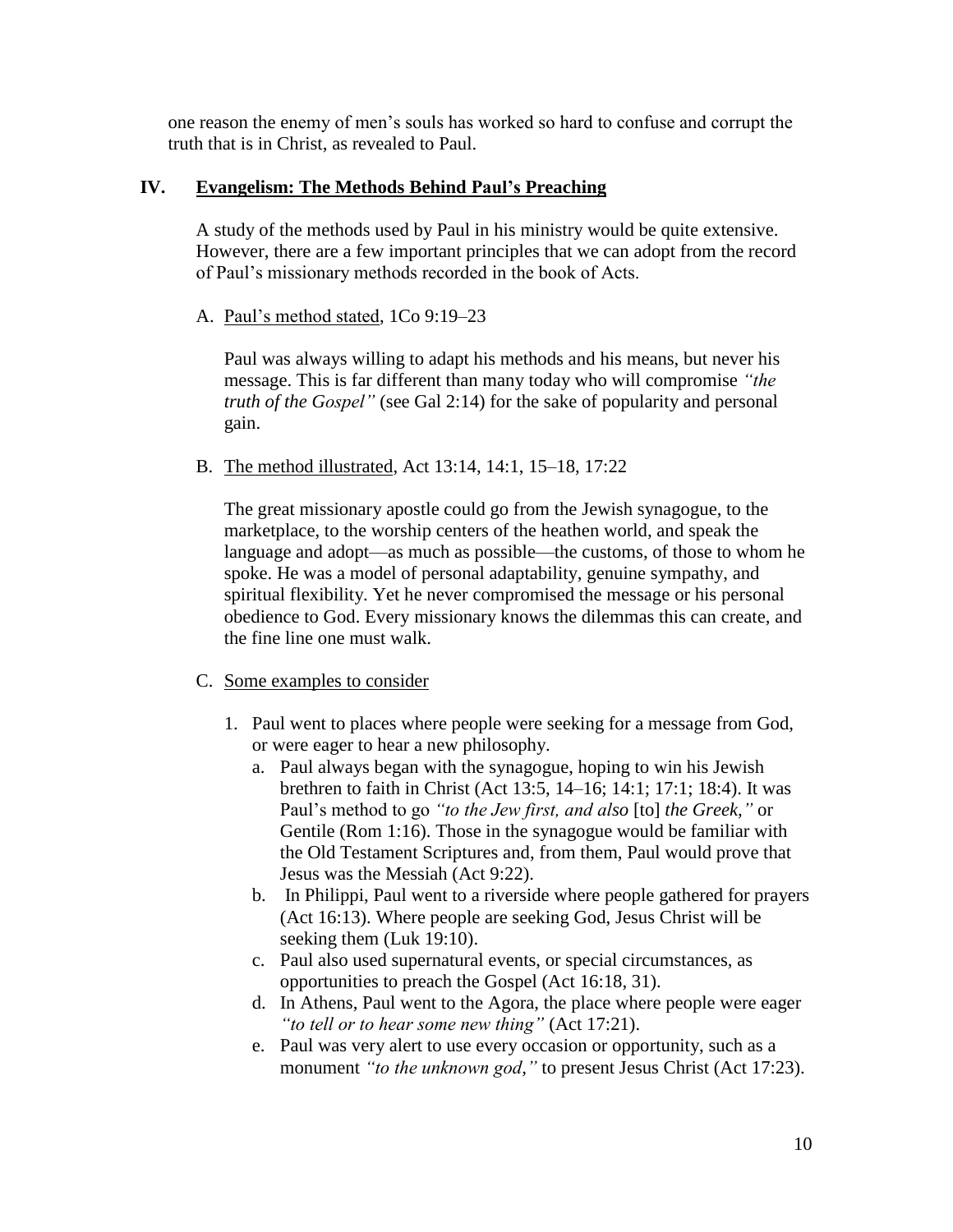- f. In Ephesus, Paul stayed for two years, preaching the gospel by using the *"school of Tyrannus"* (Act 19:9–10), probably a school of philosophy.
- 2. Paul made it his policy to support himself, in order to present his ministry free of any expense to his hearers (1Co 9:11–18). Paul wanted his ministry to be a reflection in every way of the free offer of eternal life by the grace of God in Christ.
- 3. Paul made it a point to keep the Gospel simple and clear, and not to allow anything, even something good like baptism, to confuse the clear and simple message of eternal life simply by believing in Jesus Christ (1Co 1:17–18).
- 4. Paul built his entire ministry on faith. He believed that God would lead him (see Act 16:6–10). He expected God to win people to Christ through him. He did not have any doubts about his mission or his message. This gave him a boldness (Act 14:3, 19:8; Phi 1:20) and assurance that convinced many of the truth of his message.
- 5. Finally, everything Paul said or did was clothed in love and compassion (see 1Co 13:1–8; 2Co 5:14; 1Th 2:7, 11). In the Apostle Paul, men could see the love of God shining through, and they responded to it. Men need not only to hear of the love of God, they also need to see it in practice.
- D. Evangelism: a simple approach
	- 1. Live the gospel out in your daily life, (Gal 2:20–21).
	- 2. Love those around you, with the love of Christ, (2Co 5:14–17).
	- 3. Pray for the convicting ministry of the Holy Spirit on them (Joh 16:7–11).
	- 4. Speak the truth of the Gospel as God opens doors of service. (1Co 16:9).
	- 5. Follow up your witness to others, by praying for them after you have presented the Gospel to them (Eph 1:16–20).
	- 6. Don't stop at winning them to faith in Christ. Our mandate is to *"make disciples."* Therefore, do what you can to teach and disciple others, and see that they are part of a strong, Bible-teaching church (Mat 28:18–20; Eph 4:11–16).
	- 7. The only way to always be ready to give a defense of the Gospel is to keep the Lord the focus of your daily life (1Pe 3:15).

### **V. Teaching: The Training of New Believers**

The Apostle Paul was supremely successful as a missionary. Within 10 to 15 years, he was able to boast that he had reached the Mediterranean world (Rom 15:19–23), having established churches in all countries where he had gone. These churches were founded on three specific principles:

- They were to be self-governing. Each was under its own eldership.
- They were to be self-sustaining. None were supported from outside.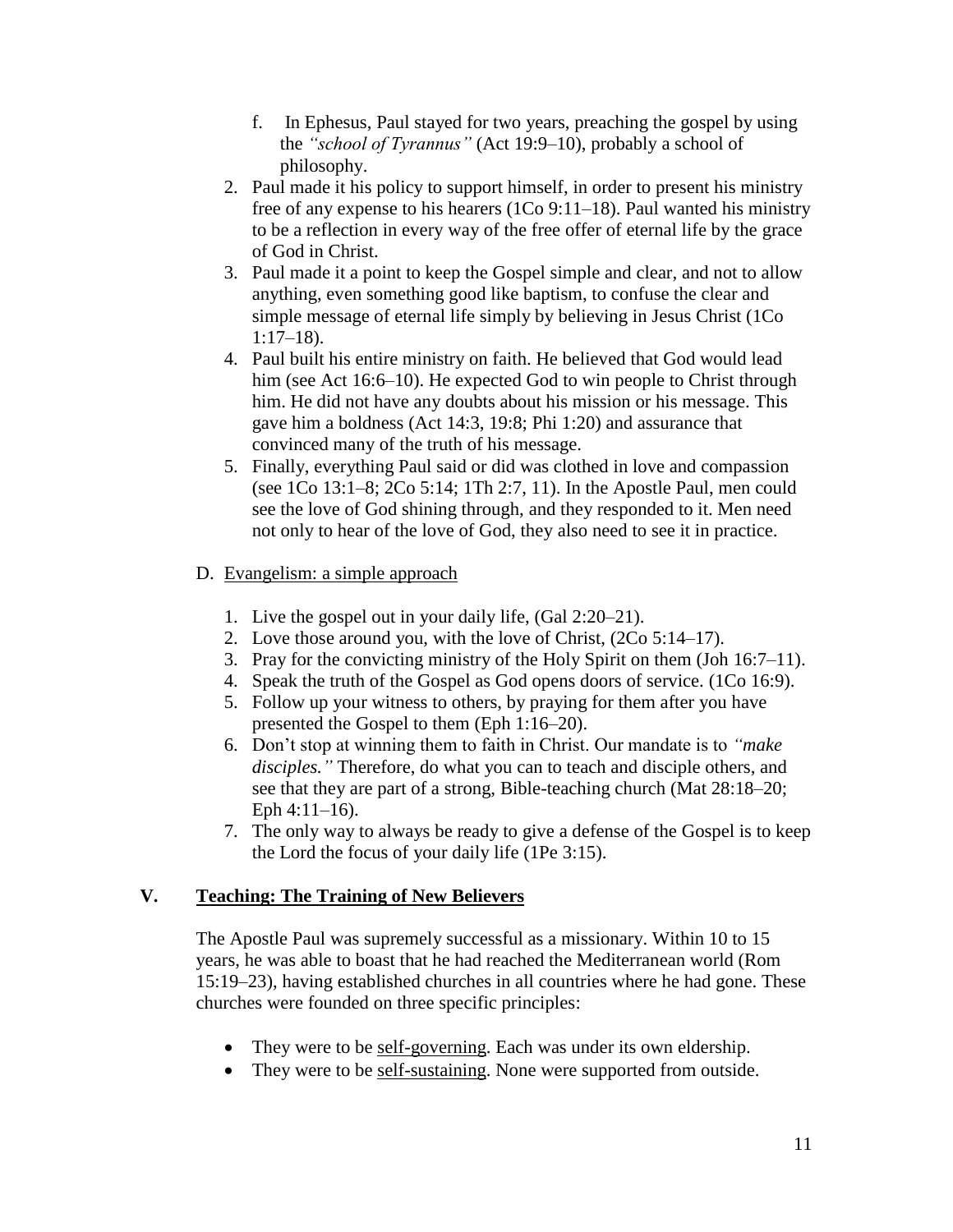- They were to be <u>self-propagating</u>. They each were responsible as a mission center.
- A. The pattern of Paul's teaching, Act 14:21–23

In this brief section we see Paul's evangelism, edification, and equipping of the local church. As illustrated by the Thessalonian church, Paul was able—in a relatively short time—to establish a local church and leave it with the three capabilities seen above.

B. The power in Paul's teaching, Rom 10:17

From start to finish, Paul relied on the power inherent in the Word of God and administered by the Spirit of God to those who believe. Paul did not train his hearers to depend on him, but to trust in God. He trained men to take his place, and entrusted them to do the work in his absence. Today we seem to have come to the idea that we (ministers) are indispensable, when in reality we are all expendable.

*"All flesh is as grass, and the glory of man as the flower of the grass. The grass withers, and its flower falls away, but the Word of the Lord endures forever."* 1Pe 1:24–25

If we are to use Paul as our pattern (1Ti 1:16), then we need to follow the pattern of his teaching (2Ti 1:13). Only as we are faithful to the example God has given us in the Apostle Paul, can we hope to have the greatest success in our ministries. The question is, then, how did Paul train his new converts?

- 1. Paul speaks often about the *"traditions"* which he imparted to the churches, 1Co 11:1–2; 2Th 2:15, 3:6.
- 2. These traditions appear to be the two ordinances which are practiced in our churches: baptism and the Lord's Table. Both are rituals which are built on spiritual realities.
- 3. Baptism is a visual picture of what happens when one believes in the Gospel. In the act of baptism, all the main truths of the Gospel are portrayed. In the crucifixion, burial, and resurrection of Christ, we see the holiness and justice of God, the sinfulness of man, and the substitutionary death of our Savior. The Holy Spirit "baptizes" the new believer into Christ (1Co 12:13), so that they share in the benefits of His saving work. This means that all sins are forgiven, the "old man" has died, and the believer is now a "new creature" in Christ (2Co 5:17). Because of this, we are indwelt by the Holy Spirit (Rom 8:9–11) and empowered to live in *"newness of life"* (Rom 6:4).
- 4. Where baptism speaks of conversion, the Lord's Table—or Communion speaks of the Christian life. Baptism is done only once, because we are saved only once. But in the Communion supper, we do it repeatedly to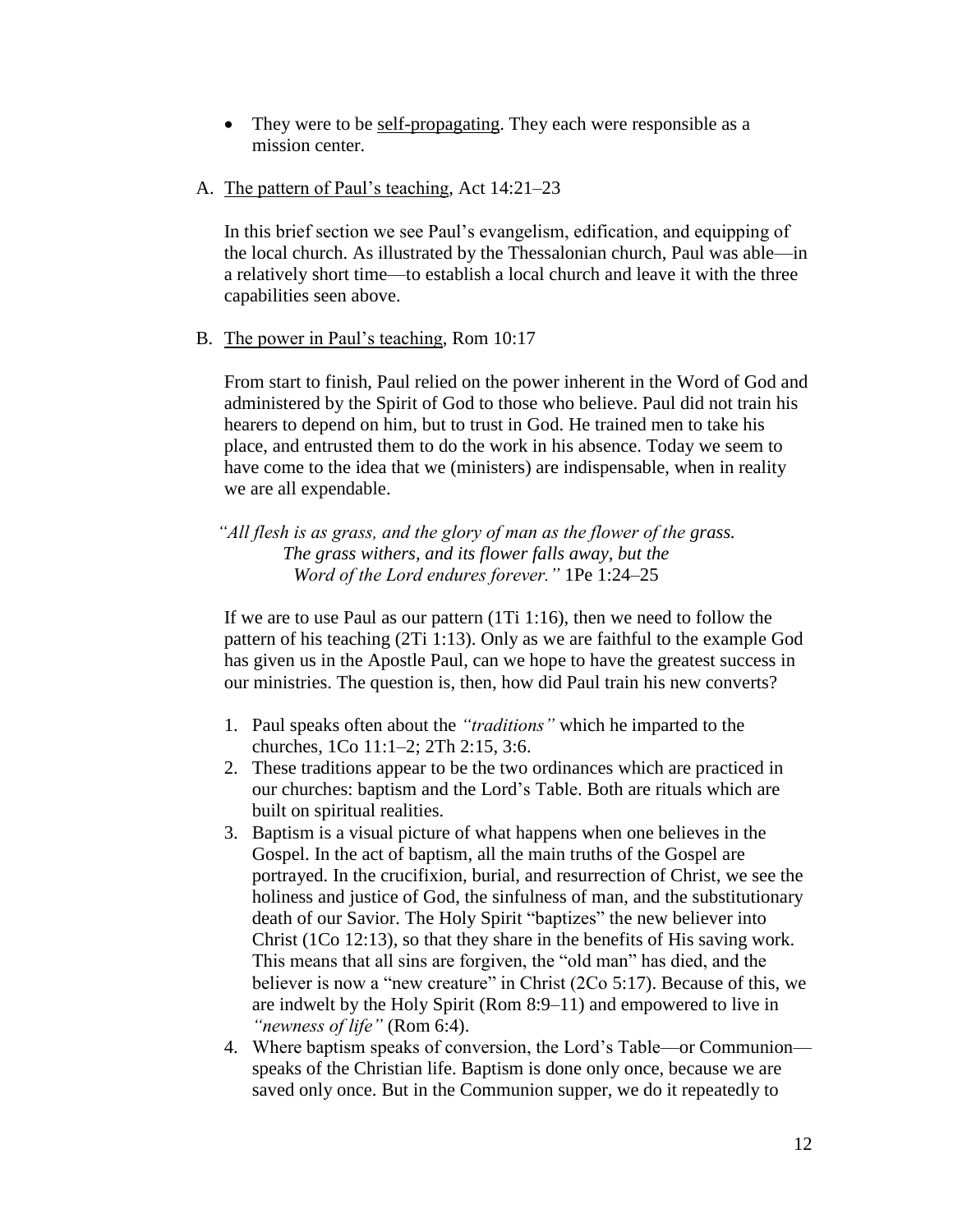remember our vital connection with Jesus Christ. Just as we eat and drink daily for physical nourishment; even so, Communion teaches us to eat and drink of Christ daily, through His Word (see Joh 6:53–58). We partake of our Lord's body and blood as we draw from His Word the daily spiritual nourishment essential for spiritual growth and maturity. Reflecting on His body speaks of His earthly life, as recorded in the Gospels. Focusing on His blood speaks of the benefits and blessings of the cross, as contained in the epistles. If we are to "abide in Christ" (Joh 15:4), we need to abide in His word (Joh 8:31–32, 15:7).

5. As we observe the baptism of new converts, we are reminded of our own union with Jesus Christ through faith, and that our salvation is secure because of His finished work through His death, burial, and resurrection. Every baptism ceremony provides opportunity for the pastor to reteach these vital truths. And when we join together as fellow-believers members of His spiritual body—we *"proclaim the Lord's death till He comes"* (1Co 11:26).

There is one other truth that is brought out by these two rituals. That is that the conduct of the Church—or of the individual believer—should match up with what is taught in the Word of God. Our lives should be a true reflection of the character and conduct of Jesus Christ (1Jo 2:6). Only as we live by the power of the Holy Spirit, in the light of God's Word, will this be true in our lives (Gal 5:16; Eph 3:14–21).

In conclusion, it is important to understand that everything Paul taught about the Christian way of life was rooted and grounded in the work of Jesus Christ. The spiritual union of believers with Christ—through the baptism of the Holy Spirit (1Co 12:13)—made possible new power for a new way of life. By faith in the inspired Word of God (2Ti 3:16) and reliance on the indwelling Spirit (Rom 6:9–11), believers are enabled to live as "citizens of heaven" (Phi 3:20), constantly "*seeking those things which are above"* (Col 3:1–4). When believers are urged to live holy lives, without being taught the basis and power of that life, they are left to try—in their own energy—to fulfill such high demands. And, inevitably, they fail. Paul's ability to bring men and women to faith, teach them for a short period of time, and organize them into a successful church, was due to his careful and accurate teaching about our standing and our resources "in Christ" (see Eph 4:20–24).

By contrast, many Christians today are robbed of their assurance in the finished work of Christ, by having all the focus placed on their sins and failures. Instead of teaching the new convert of his/her security in Christ, they are immediately made to question whether they were "really, truly saved," or told that if they commit this or that sin, they either were never saved or have lost their salvation. In this environment—which is totally unbiblical—it is impossible for believers to grow and mature. There can be no growth if a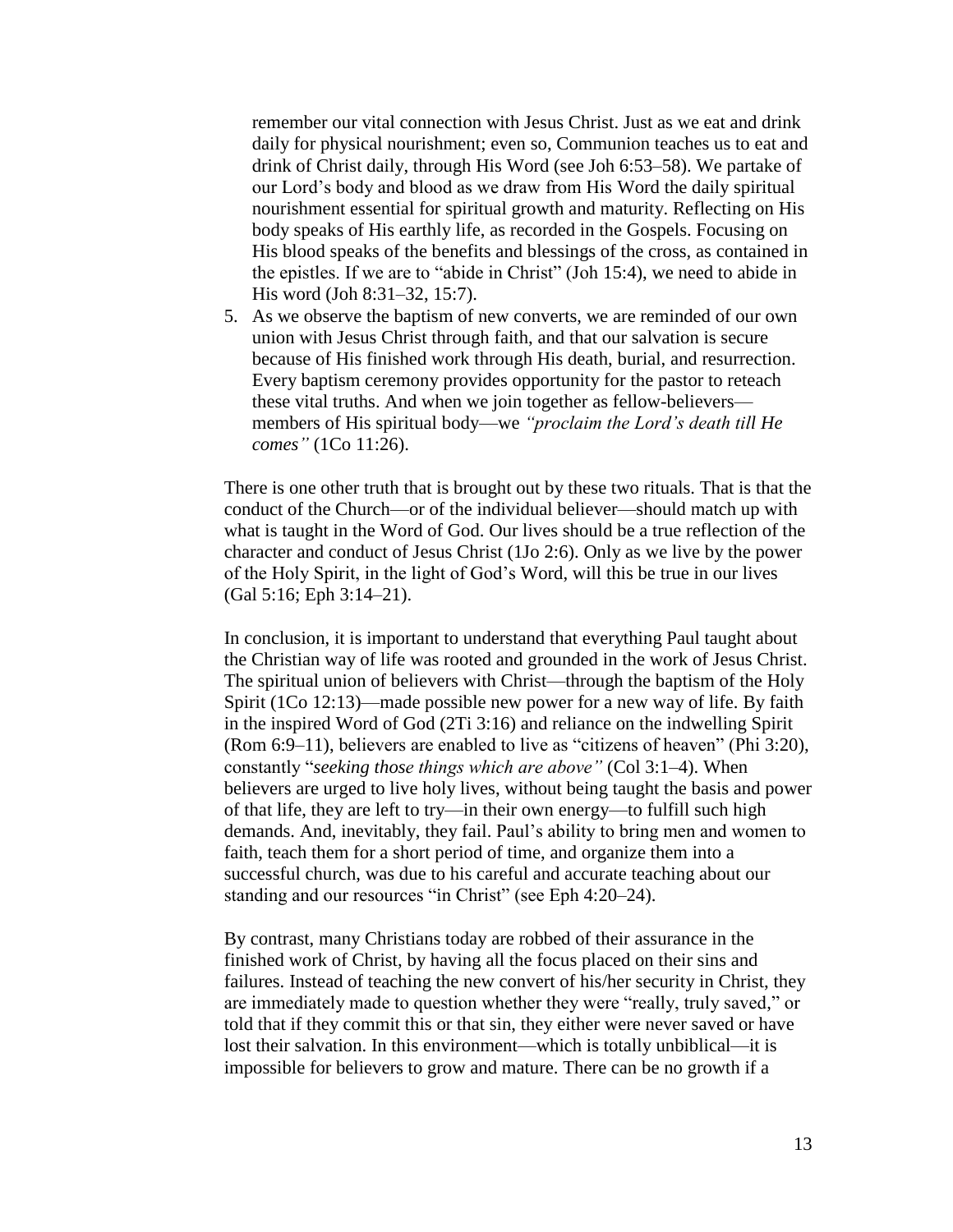believer is unsure of his salvation, or trying in his own effort to "stay saved." We need to come back to the absolutes of Scripture:

*"These things I have written to you who believe in the name of the Son of God, that you may know that you have eternal life, and that you may continue to believe in the name of the Son of God."* (1Jo 5:13)

John makes two very crucial points here. First, if you have believed, you have eternal life, and it is essential that you know that without question. Second, your ability to continue in a life of faith is dependant on the assurance of your salvation. Pastors, I **beg** you to get back to teaching people to rest in the security of their salvation, so that you can then lead them on to maturity!

# **The Importance of Accurate Teaching**

- 1. The chief task of the spiritual leader is to study, obey, and teach God's Word (1Ti 4:12–16; 2Ti 2:14–15, 4:1–5).
- 2. One of the great Old Testament examples of a spiritual leader is Ezra the priest (Ezr 7:6, 10, 11). Note that he first sought to know the law of the Lord, then to do it, and then to teach it to the people).
- 3. When Paul says to "rightly divide the Word of truth" (2Ti 2:15), it speaks of teaching with accuracy, knowing how to distinguish between Old and New Testament truths, between law and grace, and between command and principle. We must follow the literal approach to interpretation of the Bible.
- 4. It is only by sound teaching that believers can "grow up into Christ" (Eph 4:11–16; 1Pe 2:2–3; 2Pe 3:18).
- 5. Paul often urges Timothy to be faithful to *"sound doctrine"* (1Ti 1:10; 2Ti 1:13, 2:1). The word *"sound"* means "healthy, health giving." Sound teaching produces spiritually healthy Christians.
- 6. The failure of Christians to grow to spiritual maturity is primarily due to the failure of pastors to teach accurate, sound doctrine (Heb 5:12–14).
- 7. The best way to teach the Bible is to follow how it is written. In other words, take one book, teach it verse by verse, until it is finished. What we see most today is teaching a verse from one book one Sunday, then another verse from another book the next. In this way, the people will never gain a full understanding of the message in any book. This type of teaching produces confused and immature Christians (1Co 3:1–3).

### **Some "Rules" on Biblical Interpretation**

1. The rule of labor, 1Ti 5:17; 2Ti. 2:15

If we desire faithful and accurate interpretation, we must work hard to ensure it. God will not honor lazy or shoddy workmanship. A class prepared in thirty minutes sounds like a stretched-out, ten-minute lesson. Hours of painstaking study, prayer, and concentrated thought are required for rich, faith-building lessons.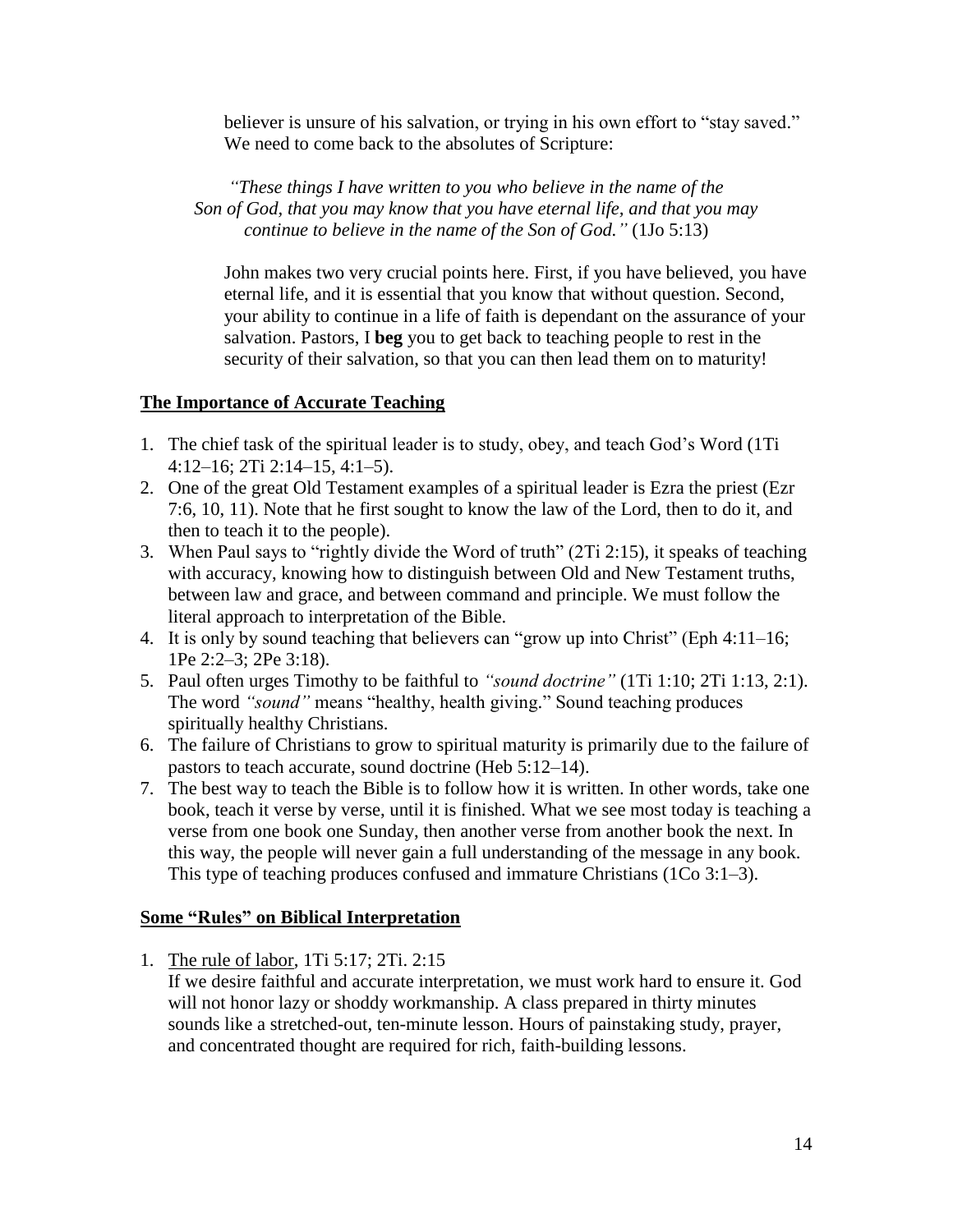2. The rule of personal surrender, Ezr 7:10

There is always the danger of the teacher preparing to teach others that which he has not submitted to himself. Since the greatest teaching aid is that of example (1Co 11:1), we should follow the example of Ezra and be the first to benefit from the truths revealed to us. Then we will speak from deep wisdom and not merely superficial knowledge.

3. The rule of context, Joh 7:52–8:1; 13:38–14:1

In the passages cited above, we have a context which is broken by the chapter division. When we read the first passage, we see the contrast of Jesus spending the night on the Mount of Olives, while others went to their homes—highlighting His words, *"the Son of Man has nowhere to lay His head"* (Mat 8:20). In the second passage, we see that Jesus' promise of a place prepared in Heaven is especially significant to Peter, who has just been told of his impending denials. The immediate context of any verse is the chapter, the intermediate context is the book, and the ultimate context is the entire Bible. This rule leads naturally to the next.

4. The rule of unity, 2Ti 3:16

Simply stated, this is the law of non-contradiction. The Bible cannot contradict itself. If faithfully observed, this one rule would counteract much false teaching in the world today. It is obvious that one cannot be saved by faith alone and also be required to keep the law for salvation (Rom 4:3; Eph 2:8–9 compared with Act 15:1–5; Gal 2:11– 21). It would be equally clear that one cannot receive eternal life as a free gift (Rom 6:23; Eph 2:8), and then be concerned about losing it because of sin. Failure to observe the rule of unity promotes confused and anxious believers—not secure and mature ones.

5. The rule of progression, 2Ti 2:15

This rule recognizes the progressive nature of revelation. In short, the truth imparted to Moses is not as complete as that imparted to Paul and the New Testament authors. To "rightly divide" the Scriptures requires a literal, dispensational approach. All Scripture is written **for** us (Rom 15:4; 1Co 10:11), but not all is written **to** us. Accurate interpretation requires discerning and diligent study.

6. The rule of promise, Gal 3:16–17; Heb 6:17–20; Rom 4:1–8; Psa 32:1–2 This principle is based on the absolute declaration that it is impossible for God to lie (compare Num 23:19; Heb 6:18; Tit 1:2 and 1Jo 2:21). The conclusion of Paul in the Galatians passage cited above is simply that God's promises cannot be violated by any other truth of the Bible. Thus, the promise of eternal life to Abraham is not invalidated by the Law, which came 430 years later. The passage in Romans follows the same line of thought, but with an exciting addition. Rom 4:1–4 talks about our initial salvation by faith apart from the Law. But then Paul takes the same principle and applies it to the one who has already believed in vv. 5–8, using David as an example of one who, in spite of his grievous sins with Bathsheba and Uriah, could rest in his security, knowing that God does not impute the believers' sins to their eternal account, because they have already been imputed to Christ (cf., 2Co 5:19, 21). In short, God's promise of eternal life cannot be abrogated by the failure of the believer following salvation.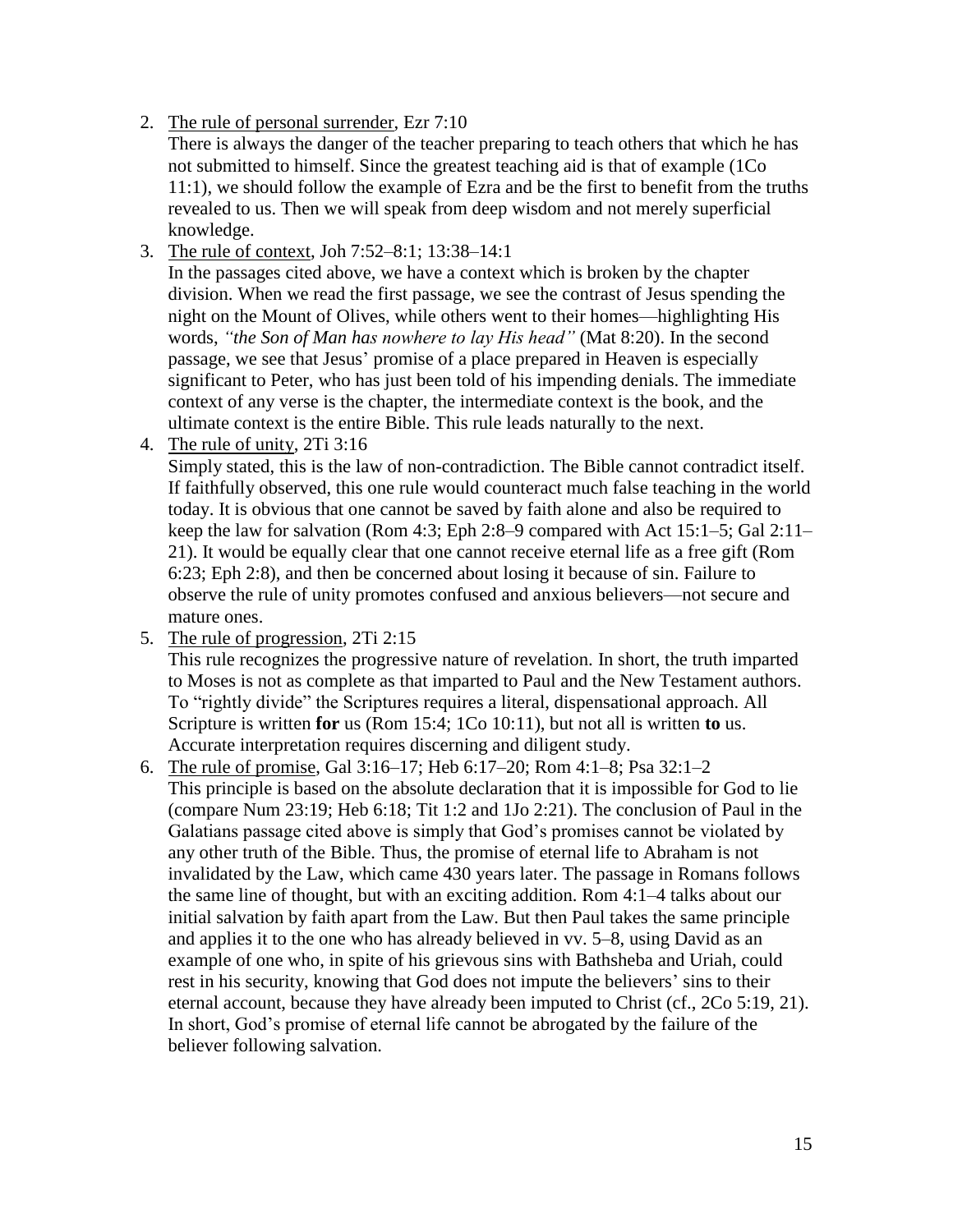- 7. The rule of faith, Rom 11:5–6; Eph 2:8–9
	- This rule has been stated and used since the early church. In essence, it says that all difficult passages should be interpreted in light of those that are clear and simple. If, for example, grace cannot be compromised by law (Rom 11:5–6), then it follows that all teachings that make our eternal salvation dependent on our conduct are false. Since the above passages in Romans and Ephesians are clear and simple and we take them on faith, we cannot use some "problem passage" (i.e., Heb 6:4–6, 10:27–30) to contradict them. Rather, we should use the simple passages to guide our interpretation of the difficult ones. When we do this, we find that the Hebrews passages are speaking to believers, and are warning them of impending and severe divine discipline—**not** loss of salvation (cf., Heb 12:3–11). It is obvious that the author of Hebrews cannot at one and the same time be speaking to unbelievers and believers, nor can he be warning of severe discipline under the love of God (Heb 12:6), and at the same time be warning that the love of God will be withdrawn.

#### **VI. Missions: Planting New Churches—Where and How?**

As we have seen in our earlier studies, Paul trusted the Holy Spirit to lead him to people who were seeking truth. Then, as he proclaimed the Good News of the finished work of Christ, he trusted God to bring people under conviction leading to faith in Christ. As I said before, every aspect of Paul's ministry was an act of faith in a faithful God.

#### A. A faith-based ministry, Tit 1:1–5, 2:11–14, 3:4–8

Paul and Titus had been serving together on the island of Crete. Their evangelistic efforts had won a number to Christ, and at that point Paul went on ahead, leaving to Titus the work of organizing local churches. This required identifying qualified men, who were to be appointed as elders (Tit 1:5). The implications of Scripture are that the titles "elder, shepherd/pastor, overseer" all refer to the same office (cf., Act 20:17, 28 with 1Pe 5:1–2, where all three are mentioned of the same people).

As an aid to Titus, Paul includes three sections in the book of Titus, in which the Gospel message is summarized. But more than that, Paul draws out from the Gospel its implications for those who have believed. It is *"the truth which accords with godliness, in hope of eternal life"* (Tit 1:1–2), and lays the foundation for *"teaching us* [believers] *that denying ungodliness and worldly lusts, we should live soberly, righteously, and godly in the present age, looking for the blessed hope and glorious appearing of our great God and Savior, Jesus Christ"* (Tit 2:12), and *"that having been justified by His grace we should become heirs according to the hope of eternal life … careful to maintain good works"* (Tit 3:7–8). It is all too clear that Paul saw all teaching for the believer to be inherent in the Gospel and consistent with its implications for faith and practice following salvation. In other words, all "sound doctrine" is really the outworking of the practical aspects of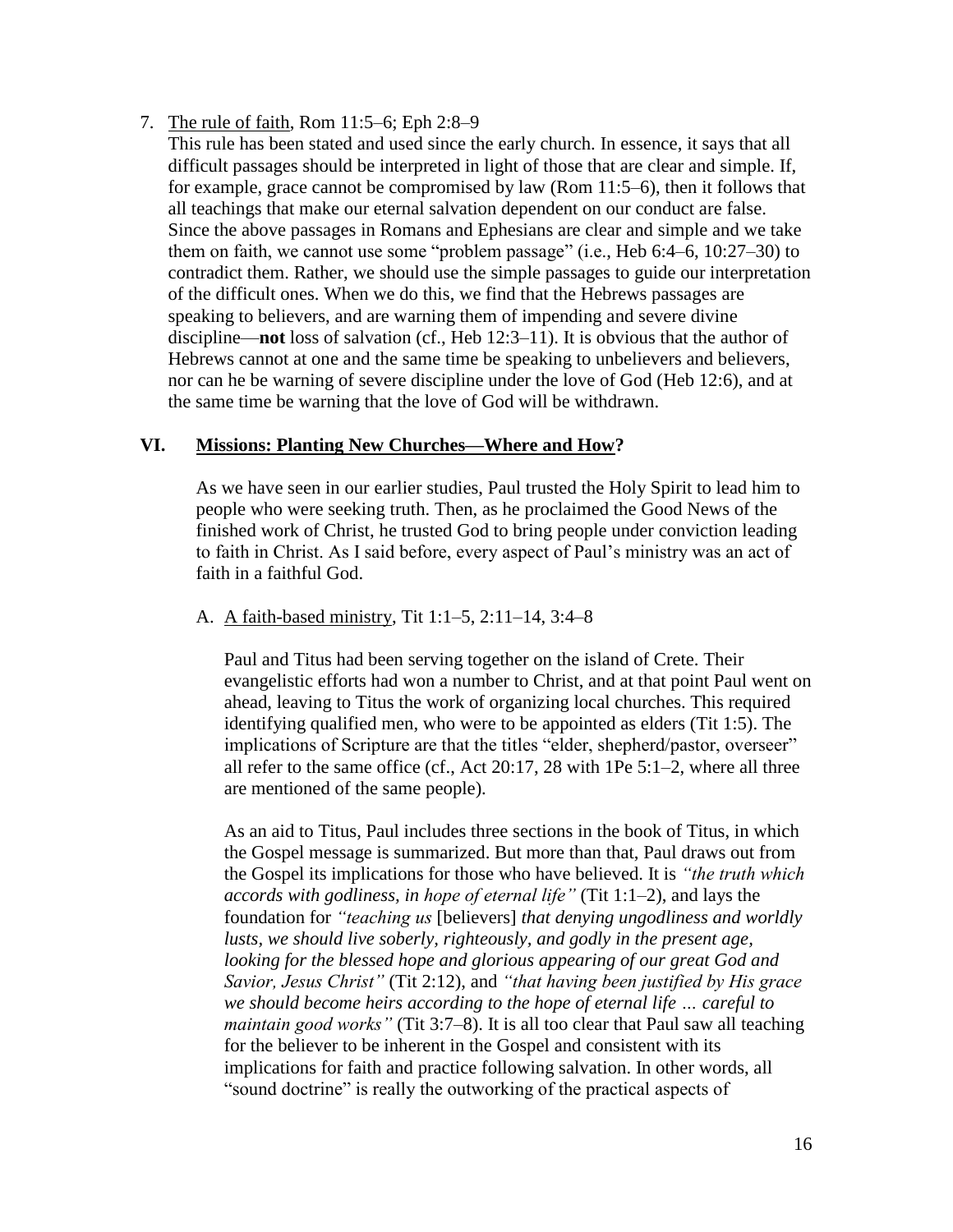justification and regeneration. This is not only revolutionary, but contrary, to most of the teachings of our present generation.

#### B. A finished work, Rom 15:14–21

Paul wrote Romans at the end of his third missionary journey, approximately 58 A.D. Since his first missionary journey from Antioch occurred in about 44 A.D., we have a span of 14–15 years. In that brief time, Paul is able to say his work in those areas was done, *"from Jerusalem and round about to Illyricum* [modern Yugoslavia and Albania] *I have fully preached the Gospel of Christ,"* and therefore, *"no longer having a place in these parts"* (Rom 15:23), he desired to come to Rome then on to Spain. How was the apostle able to accomplish so much, and leave behind secure and stable local churches, able to stand on their own in the faith? What mission organization today can claim such success? Our modern methods appear to establish churches which are forever dependent on the founder or founding organization. This was not Paul's way.

When God granted a number of people in any location to believe in Christ, Paul would then establish a local church. In this he was successful in ways that might astound us today. For example, Paul and Silas—having been beaten and imprisoned in Philippi—went on to Thessalonica (Act 17:1–9). Here Paul, according to his custom, began working in the synagogue. We are told that he reasoned with them *"for three Sabbaths"* (v. 2), winning some Jewish, and many Gentile, converts. Soon after, those who rejected his message stirred up persecution, and Paul was forced to depart. Scholars estimate that Paul could not have been in the area more than five or six weeks at most. Yet when Paul left, there was a stable local church established! The epistle of First Thessalonians shows the effectiveness of this local church (see 1Th 1:6–10). When Paul left them, he entrusted them into the hands of God, much as he did the Ephesians (Act 20:32). Though he did not visit them again for five years, they were still strong and growing when he returned.

The epistle of First Thessalonians reveals to us something else. In it, Paul refers to the doctrines he had taught them while he was with them. Dr. C. I. Scofield (in the Scofield Bible) gives us a list of some of the teachings which Paul must have given this church in such a short period of time.

#### C. Doctrines Found in 1 Thessalonians

- 1. The Trinity (1Th 1:1, 5–6)
- 2. The Holy Spirit (1Th 1:5–6, 4:8, 5:19)
- 3. The Second Coming of Christ (including the Rapture of the Church, 1Th 1:10, 2:29, 3:13, 4:14–17, 5:23)
- 4. The Day of the Lord (Tribulation—1Th 5:1–3)
- 5. Conversion (1Th 1:9)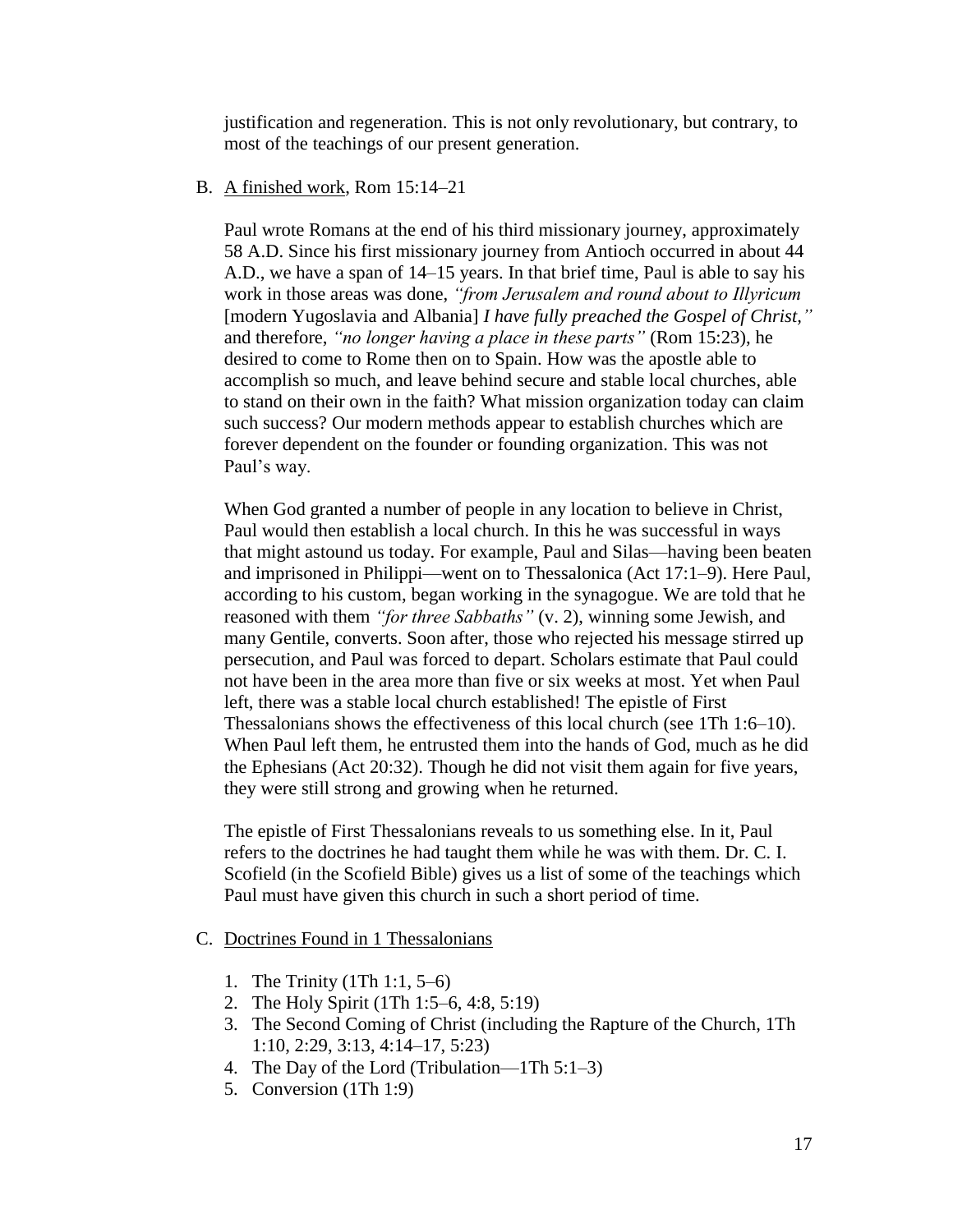- 6. Assurance of salvation (1Th 1:4–5)
- 7. Election (1Th 1:4)
- 8. Our resurrection (1Th 4:14–18)
- 9. Sanctification (1Th 4:3, 7, 5:23)
- 10. Christian behavior (1Th 2:12, 4:1)

#### D. Paul successful in establishing strong, local churches

The main point to understand from this is that Paul was successful in establishing strong local churches, because he gave them a strong and sure foundation of biblical truth. Our churches today, all over the world, are struggling and staggering because of the famine for good teaching pastors (Amo 8:11–12). In our study on Paul's teaching, I mentioned that Paul established the churches upon three principles. It may be worth reviewing and expanding on these.

1. Paul's churches were self-governing.

In his epistle to Titus, Paul said, *"For this reason I left you in Crete, that you should set in order the things that are lacking, and appoint elders in every city as I commanded you"* (Tit 1:5). Paul had clearly given the requirements to qualify for such a position (see Tit 1:6–9; 1Ti 3:1–7). The leadership of the church was entrusted to men who demonstrated a high level of moral character and spiritual maturity. They were not to serve for personal reputation, financial gain, or power (see 1Pe 5:1–4), but rather to care for the spiritual welfare of the saints. Nowhere do we find a congregation placed under the domination of another church. Each church was accountable before God to conduct themselves in a way that would honor Jesus Christ and be a blessing to its community.

2. Paul's churches were self-supporting.

Again, nowhere do we see churches being supported by other churches. The obvious exception, that Jerusalem did receive offerings from other churches, is explained both by the historical record and by Paul. The church in Jerusalem had been devastated by persecutions (Act 8:1–4). Beginning with the church in Antioch (Act 11:27–30), there was a desire to send a free-will offering to help the poor believers in Jerusalem. As Paul later stated to the Corinthians (2Co 8:1–9), this was an offering to aid suffering brothers. This was, in effect, a missionary offering, not a standard of one church financing another. Churches—like households must learn to live within the means available to them. It is also crucial that the members of a local church feel a sense of responsibility to support their own ministry. When taught to depend on others to supply the financial need of the church, its members are robbed of the blessing of being a self-sustaining ministry.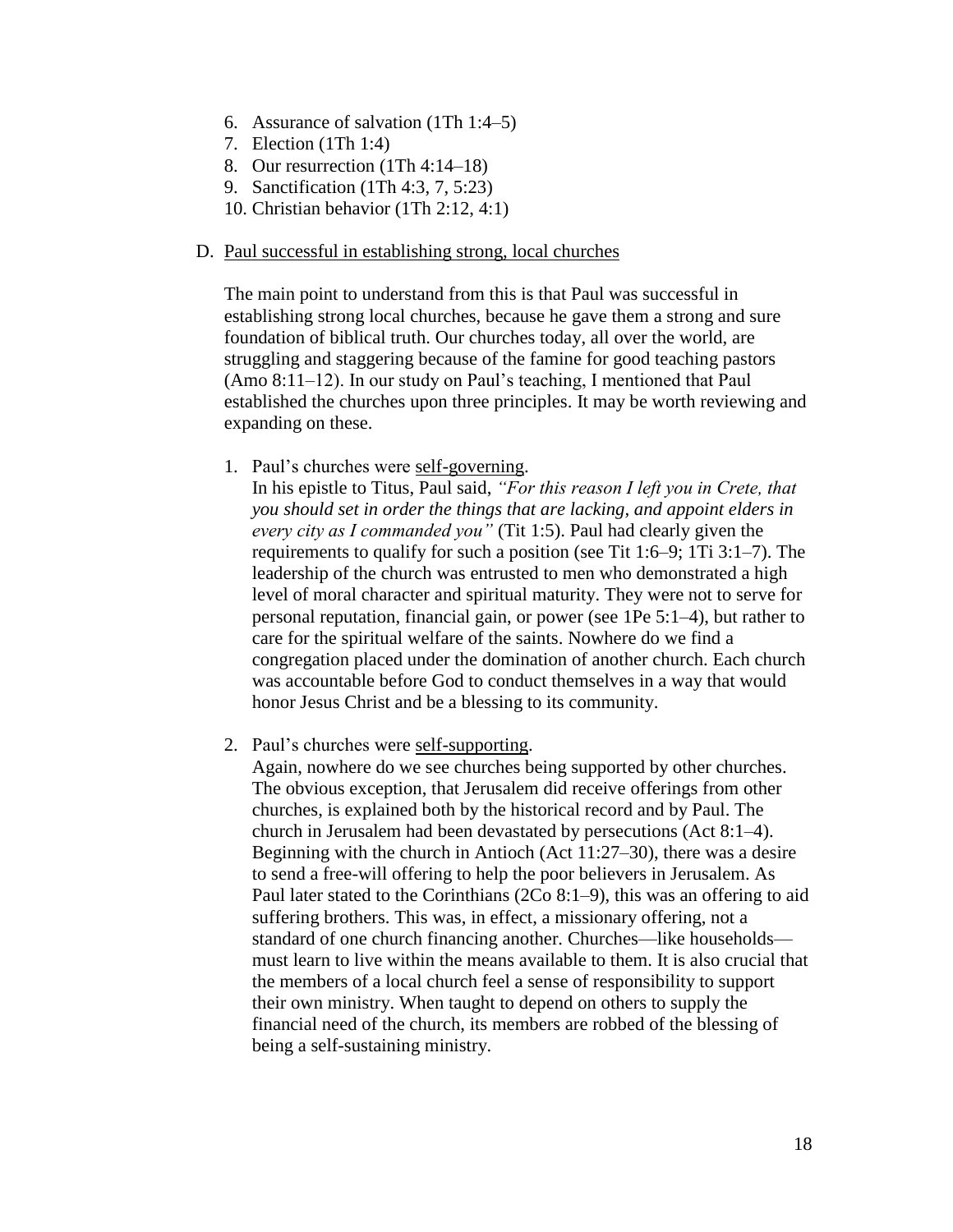3. Paul's churches were self-propagating.

By this, we mean that they grew naturally, as members were faithful to witness to the cross of Christ and win others in their community to a saving faith. In this, the Thessalonian church was extremely successful. Paul says to them, *"For from you the Word of the Lord has sounded forth, not only in Macedonia and Achaia, but also in every place, your faith toward God has gone out, so that we do not need to say anything"* (1Th 1:8). Imagine this small congregation, after only a brief time of instruction, being so effective in the Gospel ministry that Paul was no longer needed in that area! They had become missionaries to their own world. Their church grew as their members were faithful to win others to faith in Jesus Christ. This is God's way for churches to grow. Far too many churches today grow only as they are able to steal members from other churches.

In summary, the churches founded by the Apostle Paul were healthy churches because they were established on sound teaching and biblical principles of ministry. The more we *"imitate"* Paul (1Co 11:1), the more we may realize the same success in our ministries and missions. In view of Paul's emphasis on *"faith, hope,* [and] *love"* (cf., 1Co 13:13; Rom 5:1–5; 1Th 1:3, 5:8), we might say that in the offer of eternal life in Christ we find the focus for faith, the basis for hope, and the power for love thereby encompassing the whole Christian experience.

### **Doctrine of the Local Church**

- 1. All who believe in the Lord Jesus Christ are members of His spiritual body and are called the *"church,"* which means "called out ones" (Mat 16:18; Eph 1:22, 3:10, 5:23; Heb 2:12, 12:23).
- 2. When believers gather together in one geographic location as an assembly of saints, we speak of them as the local church, as *"the saints who are in Ephesus"* (Eph 1:2), or *"the church of God which is at Corinth"* (1Co 1:2).
- 3. Every church is to be under gifted spiritual leadership, which is variously called *"elders"* or *"pastors"* or *"overseers"* (Act 20:17, 28; Eph 4:11; 1Ti 3:1–7; Tit 1:5– 9).
- 4. As helpers to the spiritual leadership, the church should choose *"deacons"* who are to serve to carry out the decisions of the leadership (Act 6:1–7; Phi 1:1; 1Ti 3:8–13).
- 5. The primary work of all "shepherds" is to "build up the Body of Christ," both by example, and by the teaching of God's Word (Eph 4:11–16; 1Ti 1:3–5, 6:11–12; 2Ti  $2:15, 3:16-17, 4:1-5$ .
- 6. Those in positions of leadership are to be respected and honored, especially those who faithfully teach the Word of God (1Ti 5:17; Heb 13:17).
- 7. Those in spiritual leadership who fall into sin are to be rebuked and corrected publicly, as an example to others not to sin (Gal 2:11–16; 1Ti 5:19–21).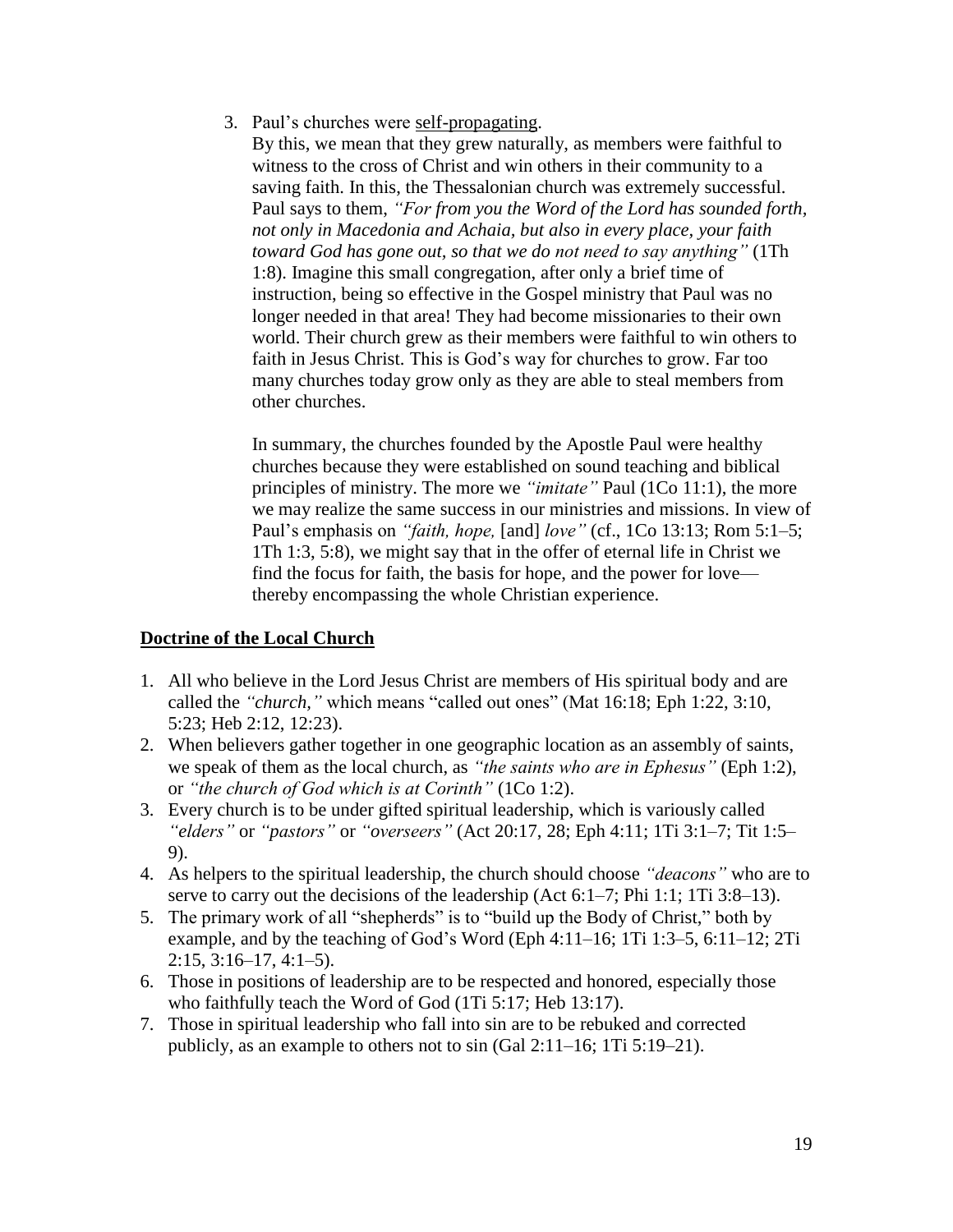#### **VII. Money: Conduct in Relation to Finances**

It is impossible to talk about ministry without also talking about money. While it is true that it takes money for support, it is also true that today money has become a "god" or idol in too many ministries. Jesus said, *"You cannot serve God and mammon*" (Mat 6:24). The emphasis appears to be on money and the constant appeal for people to give. There is far too much of Balaam in the ministry today (2Pe 2:15–17).

I believe that the Bible gives us an entirely different approach to money and the ministry. When we follow this method, we are living by faith in God, not in the wealth of this world. We should not follow the business practices of this world, but the biblical view as outlined below:

A. Every church, and pastor, should offer all ministries of the church free of charge.

When Jesus sent the first apostles out, He gave them specific instructions regarding money. I believe these instructions hold true for us today, and if we will follow them, God will see that our true needs are met.

*"Freely you have received, freely give."* (Mat 10:8)

God has never charged me for any of His many gifts and blessings. In fact, at the moment that we trusted Christ, He freely gave to us every spiritual blessing that was available in Christ (Eph 1:3). How then can I turn around and charge others for what God has given freely to me? This idea was picked up and continued by Paul.

*"What is my reward then? That when I preach the Gospel, I may present the Gospel of Christ without charge, that I may not abuse my authority in the Gospel."* 1Co 9:18

Paul was committed to offer the truth of the Gospel and the teaching ministry of God's Word—free of charge. How many ministries today would succeed if they followed this practice? Surely only the ones God was pleased with!

B. Every pastor and ministry should be supported by the free-will offerings of their flock.

This is the first duty of a congregation.

The Apostle Paul was not opposed to ministers receiving financial support. In fact, he made it clear that this is God's way of sustaining ministries.

*"Even so the Lord has commanded that those who preach the Gospel should live from the Gospel."* (1Co 9:14)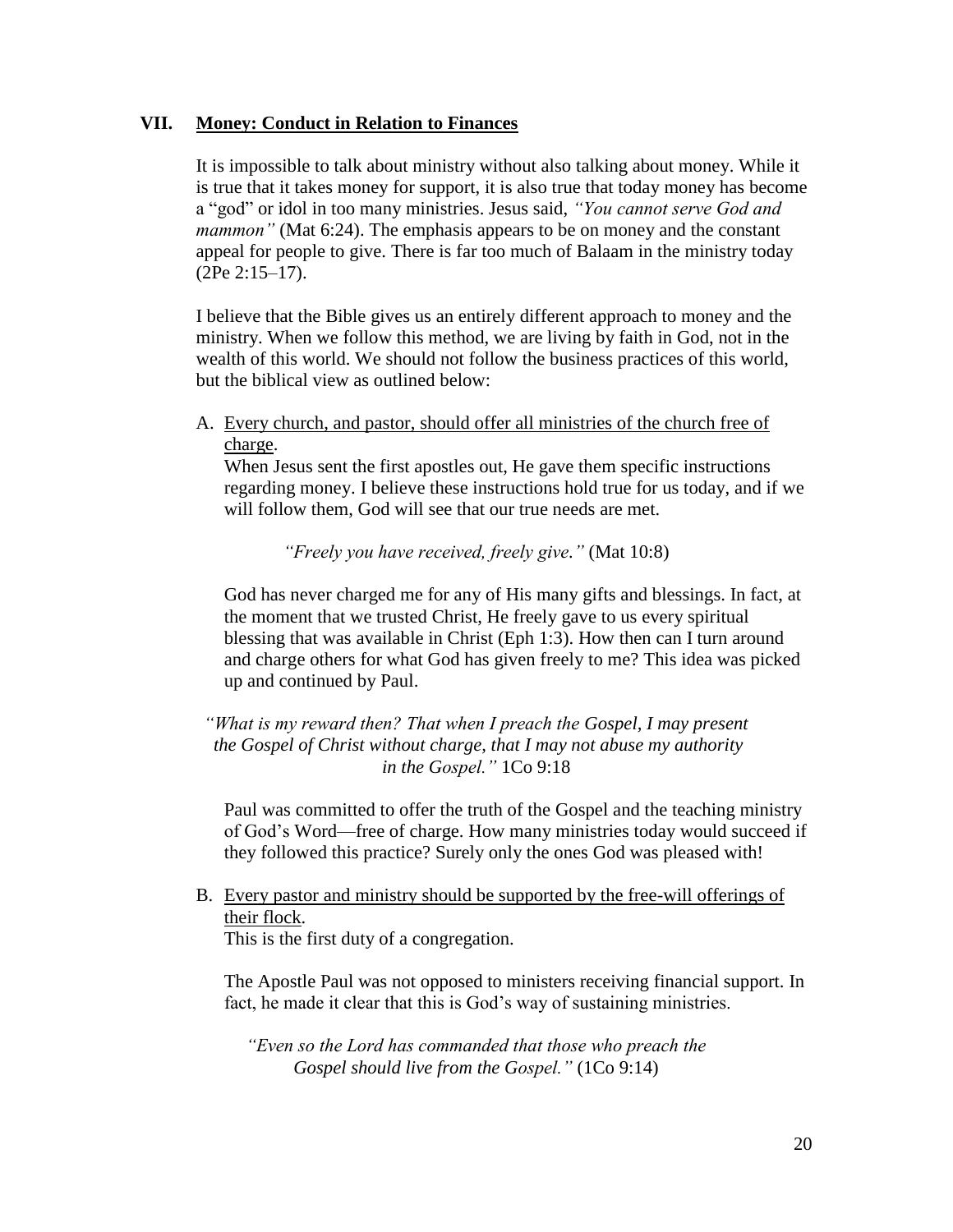If we do a careful reading of the ninth chapter of First Corinthians, it is evident that *"those who sow spiritual things should reap material things"* in return (1Co 9:11). But the key is that whatever financial support comes must be voluntary, as believers are moved by God to support the work. Believers need to be taught the duty and blessing of giving. They need to be taught that "*He who sows sparingly will also reap sparingly, and he who sows bountifully will also reap bountifully"* (2Co 9:8). But still, their offerings must be given by free will, without necessity or coercion of any kind (2Co 9:7), for *"God loves a cheerful giver."* Actually, our giving is a reflection of our appreciation for Jesus Christ, who "*became poor, that you through His poverty might become rich"* (2Co 8:9).

C. All finances must be handled in a way that leaves no room for suspicion of misuse.

Paul was extremely careful how money collected for ministry was handled. In fact, he refused to have anything to do with the receiving or disbursing of finances, so that no charges of greed or graft could be leveled against him. His standard regarding money was …

*"Avoiding this; that anyone should blame us in this lavish gift which is being administered by us—providing honorable things, not only in the sight of the Lord, but also in the sight of men."* 2Co 8:20–21

A careful reading of 2Co 8:16–24 shows us just how careful Paul was. In order that there be no question how the money was handled, he sent Titus, along with "*the brother whose praise is in the Gospel throughout all the churches"* (v. 18)*,* whom most scholars identify as Luke. Then there was also *"our brother whom we have often proved diligent in many things"* (v. 22), who was apparently a member of the Corinthian church. Paul chose men who were renowned for their integrity and faithfulness, and he sent three, so that *"by the mouth of two or three witnesses every word shall be established"*  (2Co 13:1). I believe if we were more careful to follow the practices of Paul, we would begin to see how God blesses His Word and proves His faithfulness to those who obey Him.

It was the great missionary to China, Hudson Taylor, who chose to follow these principles. When he was asked about the support for his mission, his reply was, *"God's work done in God's way will never lack God's supplies."* This is what it means to live by faith, keeping our eyes fixed on Jesus Christ as not only our Savior, but also our supplier. With all the riches we have been given from God's matchless grace, is it right that we should become beggars in matters of this world's money? If we fix our eyes on giving freely from all God has given to us, I trust that He will be faithful to freely and abundantly supply our needs. And it is important to point out, that while many believers quote the promise of Paul in Philippians …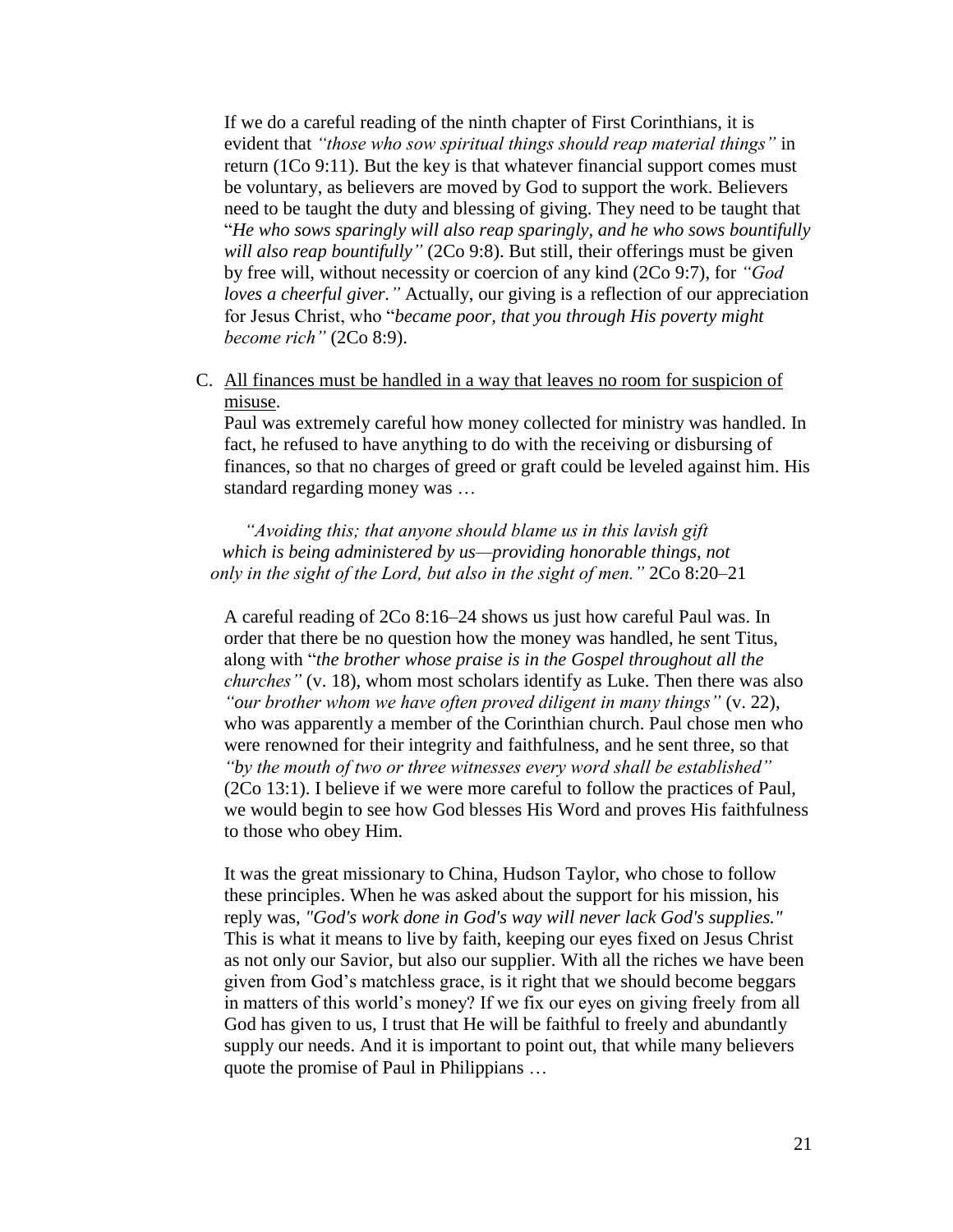*"And my God shall supply all your need according to His riches in glory by Christ Jesus."* (Phi 4:19)

yet it is often overlooked that this promise was given in light of their gracious and abundant giving ...

*"Now you Philippians know also that in the beginning of the Gospel, when I departed from Macedonia, no church shared with me concerning giving and receiving but you only. For even in Thessalonica you sent once and again for my necessities."* Phi 4:15–16

It is evident that the promise God makes to the Philippians was based on their faith in regard to giving. God was simply fulfilling the promises He had made that …

*"Whatever a man sows, that will he also reap. For he who sows to his flesh will of the flesh reap corruption, but he who sows to the Spirit will of the Spirit reap everlasting life. And let us not grow weary while doing good, for in due season we shall reap, if we do not lose heart."* Gal 6:7–9

We need to learn to sow in faith, to trust the God we serve, and to rest in His provisions for our need. I have often heard that this will not work in poor countries, yet everywhere that it has been tried, it is proved to work wonderfully. As is often said about true Christian living, *"The Christian ideal has not been tried and found wanting; it has been found difficult and left untried"* (G. K. Chesterton, *What's Wrong with the World*, 1910). Let us commit to live by the grace of God, without any intrusion from the devil's world, or of his ways, at all!

- D. Doctrine of Ministry and Money
	- 1. The first rule regarding money for the minister is found in the words of the Lord Jesus Christ, *"You cannot serve God and mammon"* (Mat 6:24; Luk 16:13). The word *"mammon"* means "riches," but it speaks here of the idolatry of money.
	- 2. The shepherd or pastor does not serve for financial gain, but to fulfill the call and the will of God. When Jesus sent out the apostles, He gave them strict instructions about money and ministry, *"Freely you have received, freely give"* (Mat 10:8, see also 1Ti 3:3).
	- 3. The Apostle Paul boasted that his ministry was offered free of charge (1Co 9:18; 2Co 11:8–12).
	- 4. Although Paul did not seek pay for his ministry, yet he did receive financial support which was freely given (2Co 11:8; Phi 1:5–7, 4:10–18).
	- 5. Paul declares that it is right and proper for ministers to receive financial support for their labors (1Co 9:9–14; 1Ti 5:17—here the words *"double honor"* include the idea of financial support).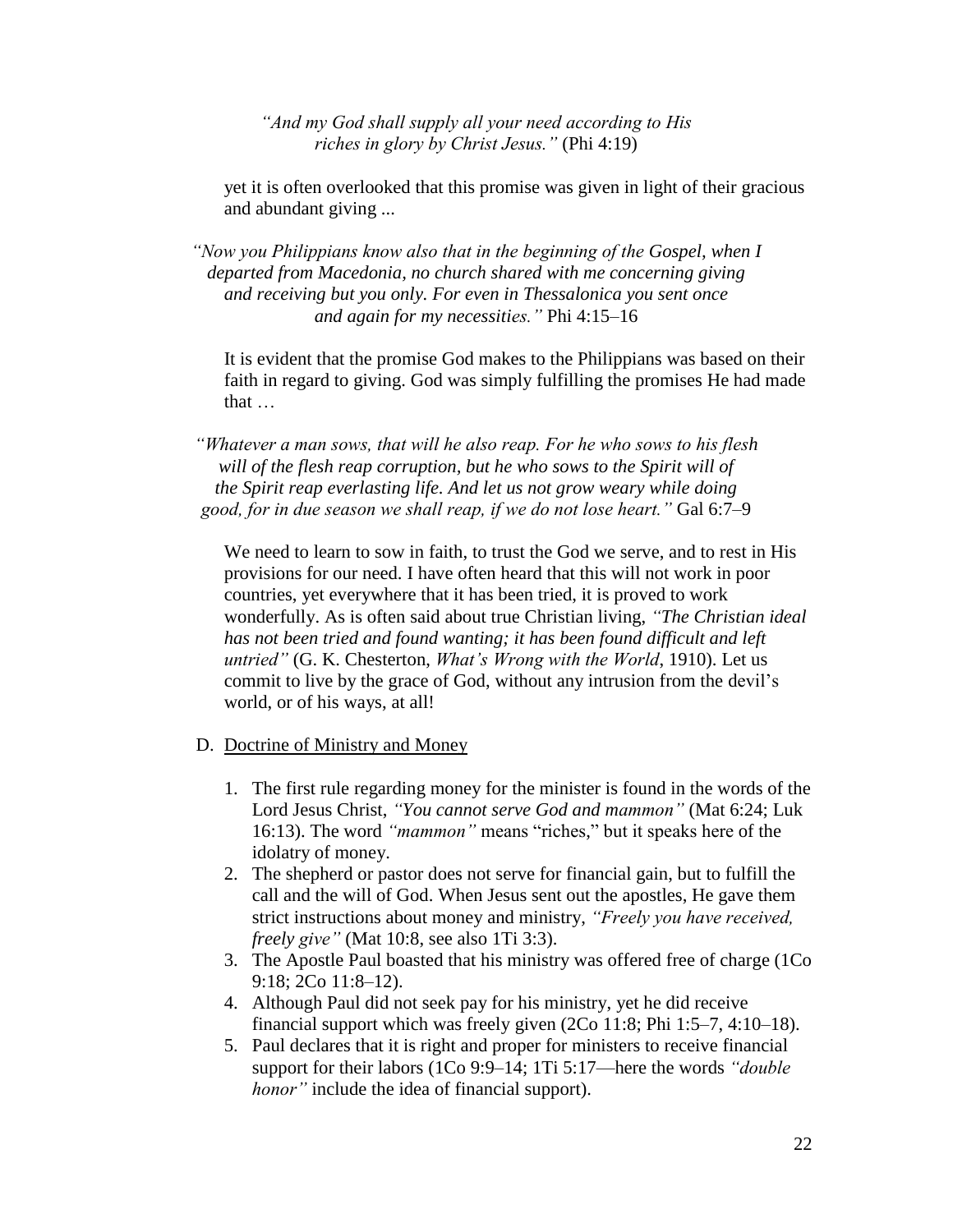- 6. While money is necessary for living in this world, it is never our motive for service. Money makes a good servant, but it is a terrible master!
- 7. No amount of earthly riches can compare with the spiritual riches and eternal rewards that God has for those who are faithful in the ministry (1Ti 3:13; 2Ti 2:12; Mat 25:21; Luk 19:17; Phi 4:1; 2Ti 4:8; 1Pe 5:4; Jam 1:12; 1Co 9:25).

#### **VIII. The Motive Behind the Ministry, 1Co 13:1–3**

In the eyes of God, **why** we do what we do is as important—perhaps more so than just what we do. While man looks at the outward appearance, God looks at the heart (1Sa 16:7). Because of this, one of the chief components of Paul's success was his inner motivation. Paul was driven by the love of Christ. He taught that it was the work of the indwelling Spirit to supply it (Rom 5:5; Gal 5:22) and he lived and served in the faith that He would do it.

#### A. The love of God defined, 1Co 13:4–8

In 16 descriptive phrases, eight positive and eight negative, Paul defines the love of God. The wealth of truth contained in this short passage is amazing. It is impossible to exhaust the implications contained in it. But the one immediate and inescapable conclusion is the impossibility of producing such love from our own resources. Nothing short of the miracle of God's grace, by the power of His Spirit, could make this kind of love a reality in our lives. The first and last phrases are instructive: *"Love suffers long … love never fails."* No one who comprehends the depth of this love could ever suggest that we are saved by grace, but then are kept by our own good conduct. A love that is no stronger than that is unworthy of even the human level of love.

#### B. The love of God demonstrated, Luk 15:1–2, 11–24

It is crucial to see the setting behind the telling of the parable of the prodigal. In vv. 1–2 we see the Pharisees and scribes condemning the love of Christ. *"So He spoke this parable to them"* (actually a series of three parables with the same meaning). The purpose of the parable was to attempt to open their hardened hearts to the love of God.

The real focus of the parable is not the son—it is the Father's love. In fact, it is shown to be the same—both for the prodigal (representing the tax collectors and sinners) and for the elder son (representing the Pharisees). The story moves quickly from the self-will of the son (vv. 11–13), to his attempt at selfhelp (vv. 14–16, the same thing Adam and Eve tried), to self-denial (vv. 17– 19), and finally to the point of the story—the selfless love of the Father (vv. 20–24). The point is clear: nothing the boy could do would ever change the Father's love. His love was based, not on the good or bad conduct of either son, but rather on His own nature as a loving Father.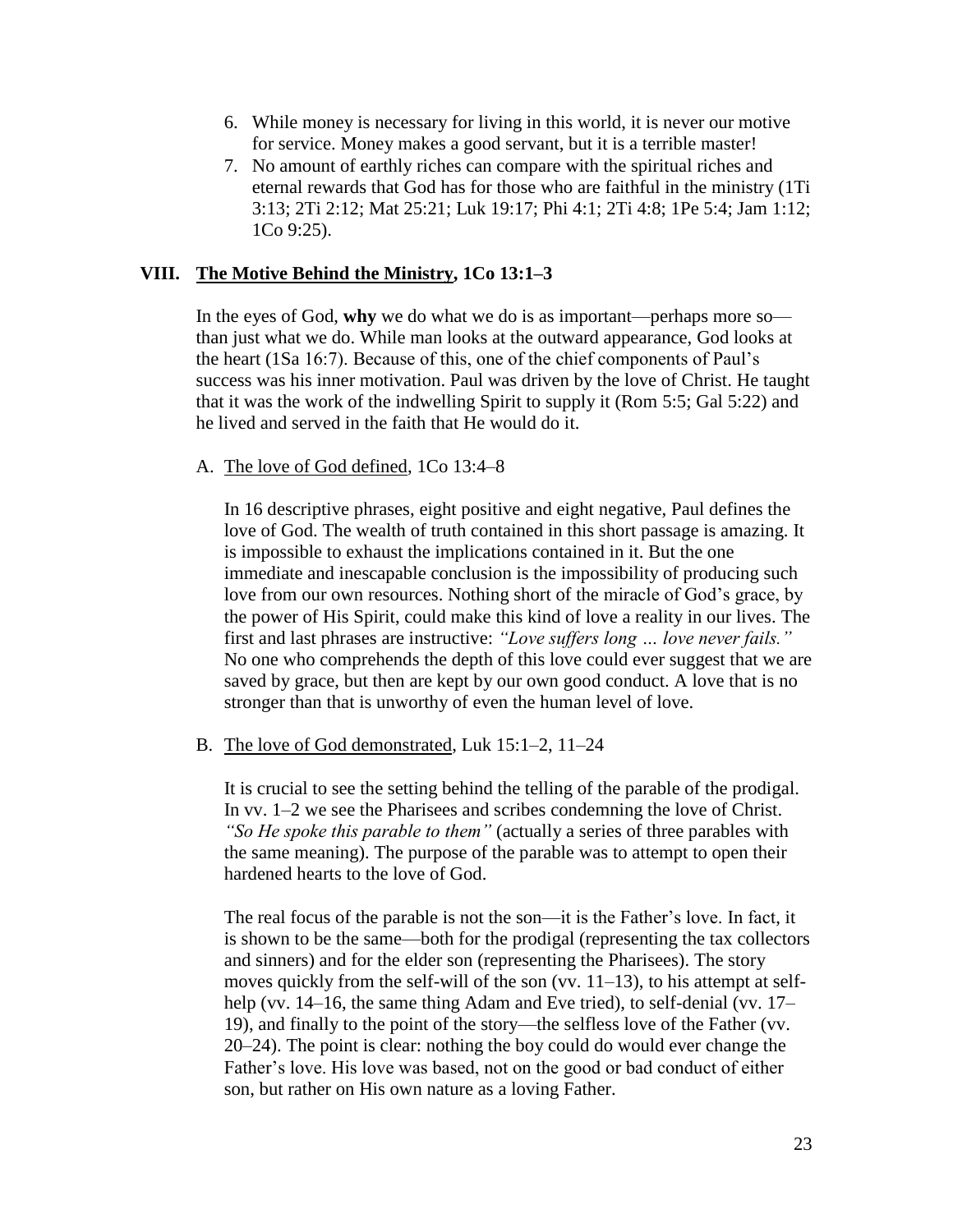It always amazes me to hear Christians say (as I recently heard in a conference in Peru): "we are saved by grace, but if we sin we may lose it." When pressed, they will say, "well we all sin, but this loss comes for really bad sins (drunkenness, adultery, drug addiction, murder)." Then when presented with biblical examples of believers who committed such things, the last refuge is "but if they die without repentance then they lose their salvation." Yet when I asked the audience in Peru if the prodigal son had died in the pig pen, would the Father have ceased to love him, the answer is, "No, because he is a Father." The implication is that the love of God is somehow less than humans can muster!

#### C. The triumph of the love of God, Rom 8:31–39

I do not know how anyone could read this portion of Scripture and ever doubt the love of God. How could any pastor truly believe the promises of this passage and ever think that our puny conduct could affect God's love? As we read in the book of Job (Job 35:6–8), in what way can our piddling righteousness add **to** Him, or our often sinfulness detract **from** Him?

If Christ died for us as His enemies (Rom 5:10), will He now do less for us as His children? God is for us, as His children; He will never again be against us. No person, or thing, or condition, or even failure will ever sever us from the love of God in Christ! We are *"more than conquerors through Him,"* not because we overcome, but because He has overcome (Joh 16:33). If we could ever get our eyes off our own prideful, stumbling selves, and take a clear and honest look at the love of God, how our lives would be changed! What courage would be ours when encountering danger? What confidence would be ours, even in failure? What obstacles could be overcome, what endurance would we display, what triumphs might we win? How I pray that each of us would read and re-read this passage, then meditate and contemplate on it, and stretch it to the fullest possible extent, and we still would not grasp the greatness of its scope!

#### D. The love of God in ministry, 2Co 5:14–21

It is easy for us to speak of the love of God when we barely even demonstrate the love of this world (Mat 5:43–46). What is defined in 1Co 13:1–13 and demonstrated in Luk 15:1–32 is what God requires of us in His ministry.

#### E. A compelling love,  $2Co\ 5:14-15$

The word *"compels"* in the original means "to drive forward under pressure." Paul was driven by the love of God. Nothing else could have motivated him to suffer so much for Christ and for the lost (2Co 4:8–11, 6:4–10, 11:23–33). When we go forth in the love of God, we cannot count the cost, for nothing is